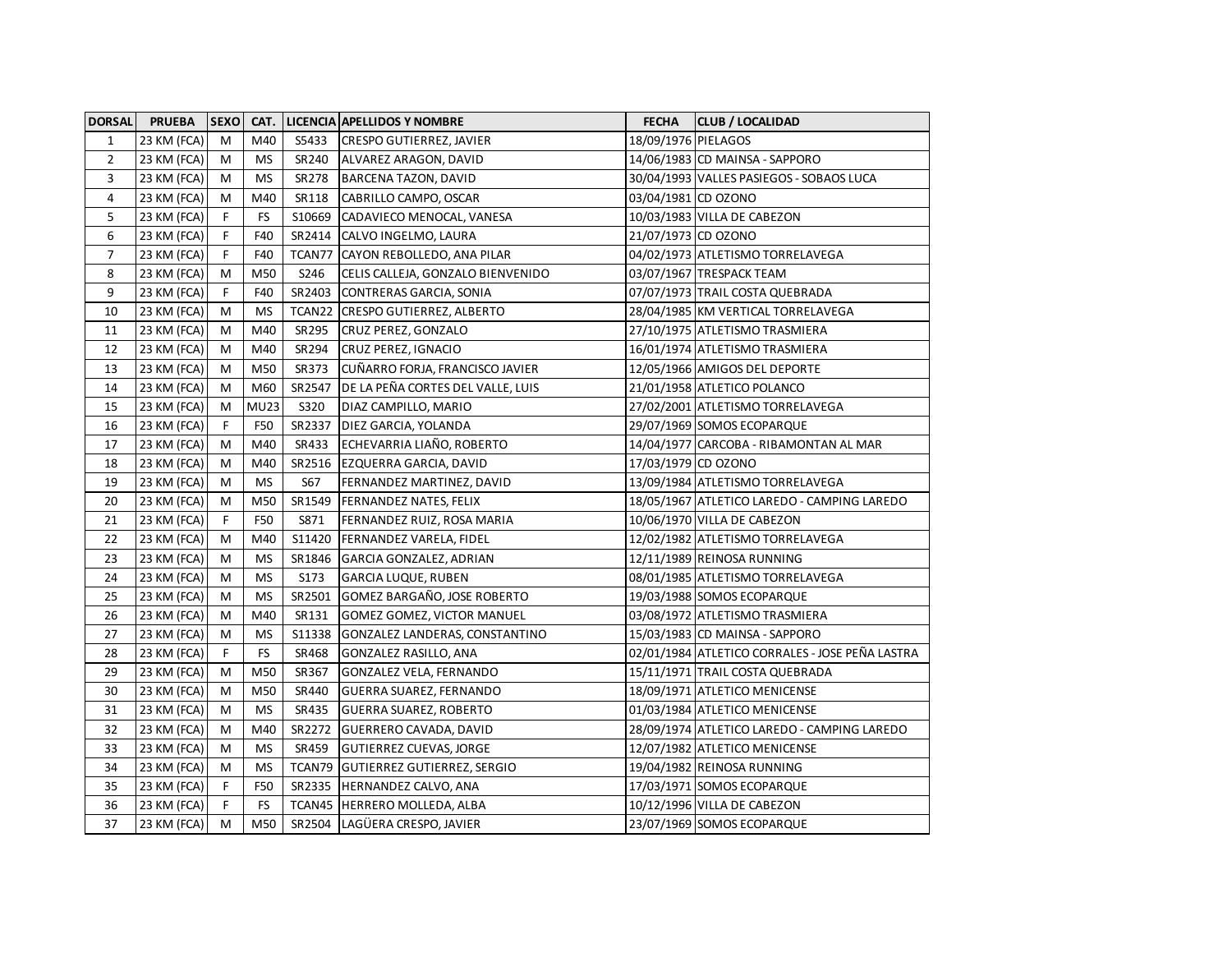| 38 | 23 KM (FCA) | F.          | F40       |                  | S10653  LASO ABASCAL, MARIA REYES    | 19/10/1977 PIELAGOS |                                          |
|----|-------------|-------------|-----------|------------------|--------------------------------------|---------------------|------------------------------------------|
| 39 | 23 KM (FCA) | M           | M40       | SR99             | LAVIN BARQUIN, RAFAEL                | 18/06/1973 CD OZONO |                                          |
| 40 | 23 KM (FCA) | F           | F40       | SR115            | LAVIN BARQUIN, ROCIO                 | 22/08/1979 CD OZONO |                                          |
| 41 | 23 KM (FCA) | M           | M40       | SR2334           | LEON SAN EMETERIO, RUBEN             |                     | 20/05/1977 SOMOS ECOPARQUE               |
| 42 | 23 KM (FCA) | M           | M60       | S2342            | LOPEZ ALONSO, PEDRO                  |                     | 07/03/1962 TRESPACK TEAM                 |
| 43 | 23 KM (FCA) | $\mathsf F$ | <b>FS</b> | SR6              | MACHO CAMPOS, LIDIA                  |                     | 25/10/1983 VALLES PASIEGOS - SOBAOS LUCA |
| 44 | 23 KM (FCA) | М           | M40       | SR <sub>24</sub> | MADRAZO ALONSO, SERGIO               |                     | 27/12/1980 EDM CAYON                     |
| 45 | 23 KM (FCA) | M           | M40       | S11180           | MARCOS LAVIN, ALBERTO                |                     | 24/12/1978 CD MAINSA SAPPORO             |
| 46 | 23 KM (FCA) | M           | M40       | <b>S57</b>       | MARTIN MORA, LUIS                    | 22/04/1981 PIELAGOS |                                          |
| 47 | 23 KM (FCA) | М           | <b>MS</b> | SR2428           | MARTINEZ SERNA, PABLO                |                     | 09/09/1990 CD MAINSA - SAPPORO           |
| 48 | 23 KM (FCA) | M           | <b>MS</b> | SR81             | MENDEZ SANTAMARIA, SANTIAGO          |                     | 13/12/1987 ATLETISMO TORRELAVEGA         |
| 49 | 23 KM (FCA) | M           | M40       | SR1658           | MENDIGUREN PELAYO, JOSE MARIA        |                     | 24/04/1972 CD MAINSA - SAPPORO           |
| 50 | 23 KM (FCA) | M           | M50       | SR2332           | MENESES CASTILLO, RAMON              |                     | 27/08/1962 SOMOS ECOPARQUE               |
| 51 | 23 KM (FCA) | M           | <b>MS</b> | S131             | MONTES FERNANDEZ, FERNANDO           |                     | 14/03/1989 ATLETISMO TORRELAVEGA         |
| 52 | 23 KM (FCA) | $\mathsf F$ | F50       | SR1736           | MORENO ARRUZA, ANA                   |                     | 21/12/1969 CD CASTILLO SPORT 1922        |
| 53 | 23 KM (FCA) | M           | <b>MS</b> | S314             | MUÑOZ ORTIZ, ALVARO                  |                     | 24/07/1995 EDM CAYON                     |
| 54 | 23 KM (FCA) | M           | M50       | SR421            | NUÑO SOLINIS, ROBERTO                |                     | 02/01/1968 CARBONERO CASTRO              |
| 55 | 23 KM (FCA) | M           | <b>MS</b> | TCAN76           | PALACIOS ARROYO, DAVID               |                     | 10/04/1991 KM VERTICAL TORRELAVEGA       |
| 56 | 23 KM (FCA) | M           | <b>MS</b> | SR276            | PELAYO VILLEGAS, JOSE ANTONIO        |                     | 16/10/1985 CAMARGO RIA DEL CARMEN        |
| 57 | 23 KM (FCA) | M           | <b>MS</b> | S317             | PEREZ DIAZ, ALBERTO                  |                     | 18/03/1986 CD MAINSA - SAPPORO           |
| 58 | 23 KM (FCA) | M           | M40       |                  | TCAN58   PEREZ HERNANDO, JUAN MANUEL |                     | 23/04/1979 KM VERTICAL TORRELAVEGA       |
| 59 | 23 KM (FCA) | F           | <b>FS</b> | S129             | PEREZ RIVEIRO, BELEN                 |                     | 05/12/1988 ATLETISMO TORRELAVEGA         |
| 60 | 23 KM (FCA) | M           | M40       | <b>S70</b>       | PEREZ VELARDE, JUAN FRANCISCO        |                     | 18/08/1973 ATLETISMO TORRELAVEGA         |
| 61 | 23 KM (FCA) | M           | M40       | SR2336           | PIÑA COBO, VICENTE                   |                     | 29/11/1980 SOMOS ECOPARQUE               |
| 62 | 23 KM (FCA) | M           | M40       | S268             | PRIETO GARCIA, CESAR                 | 22/12/1977 PIELAGOS |                                          |
| 63 | 23 KM (FCA) | M           | MS        | SR171            | PUENTE PEREZ, JUAN PABLO             |                     | 09/01/1987 VALLES PASIEGOS - SOBAOS LUCA |
| 64 | 23 KM (FCA) | F.          | <b>FS</b> | SR129            | REDONDO SAN MARTIN, LUCIA            |                     | 13/12/1983 CARCOBA - RIBAMONTAN AL MAR   |
| 65 | 23 KM (FCA) | M           | M40       | S11418           | RINA BLAZQUEZ, RUBEN                 |                     | 02/09/1976 ATLETISMO TORRELAVEGA         |
| 66 | 23 KM (FCA) | M           | M60       | S295             | RINCON GUTIERREZ, CARLOS JAVIER      |                     | 08/12/1961 KON SPORTS                    |
| 67 | 23 KM (FCA) | M           | M40       | SR2472           | ROBLEDO RENERO, MARIANO              | 02/11/1972 CD OZONO |                                          |
| 68 | 23 KM (FCA) | M           | M50       | S10324           | RUEDA MARTINEZ, JAVIER               |                     | 27/12/1971 CD CASTILLO SPORT 1922        |
| 69 | 23 KM (FCA) | M           | MS        | SR439            | RUIZ DIAZ, PEDRO                     | 14/08/1991 CD OZONO |                                          |
| 70 | 23 KM (FCA) | M           | <b>MS</b> | SR2496           | RUIZ FERNANDEZ, RAUL                 | 19/10/1987 CD OZONO |                                          |
| 71 | 23 KM (FCA) | M           | M50       | <b>S82</b>       | RUIZ URCELAY, JUAN IGNACIO           |                     | 03/09/1969 ATLETICO ESPAÑA DE CUETO      |
| 72 | 23 KM (FCA) | F           | F40       | SR454            | SAINZ DE LA MAZA MONTE, NATALIA      |                     | 17/12/1979 INFICANT - VILLA DE NOJA      |
| 73 | 23 KM (FCA) | M           | MS        | SR347            | SANCHEZ BARQUIN, IVAN                |                     | 14/04/1991 VALLES PASIEGOS - SOBAOS LUCA |
| 74 | 23 KM (FCA) | F           | F40       | S39              | SANCHEZ CABEZAS, GABRIELA            | 17/10/1978 PIELAGOS |                                          |
| 75 | 23 KM (FCA) | M           | <b>MS</b> | S10943           | SANCHEZ DIEZ, ALEJANDRO              |                     | 12/10/1988 ATLETISMO TORRELAVEGA         |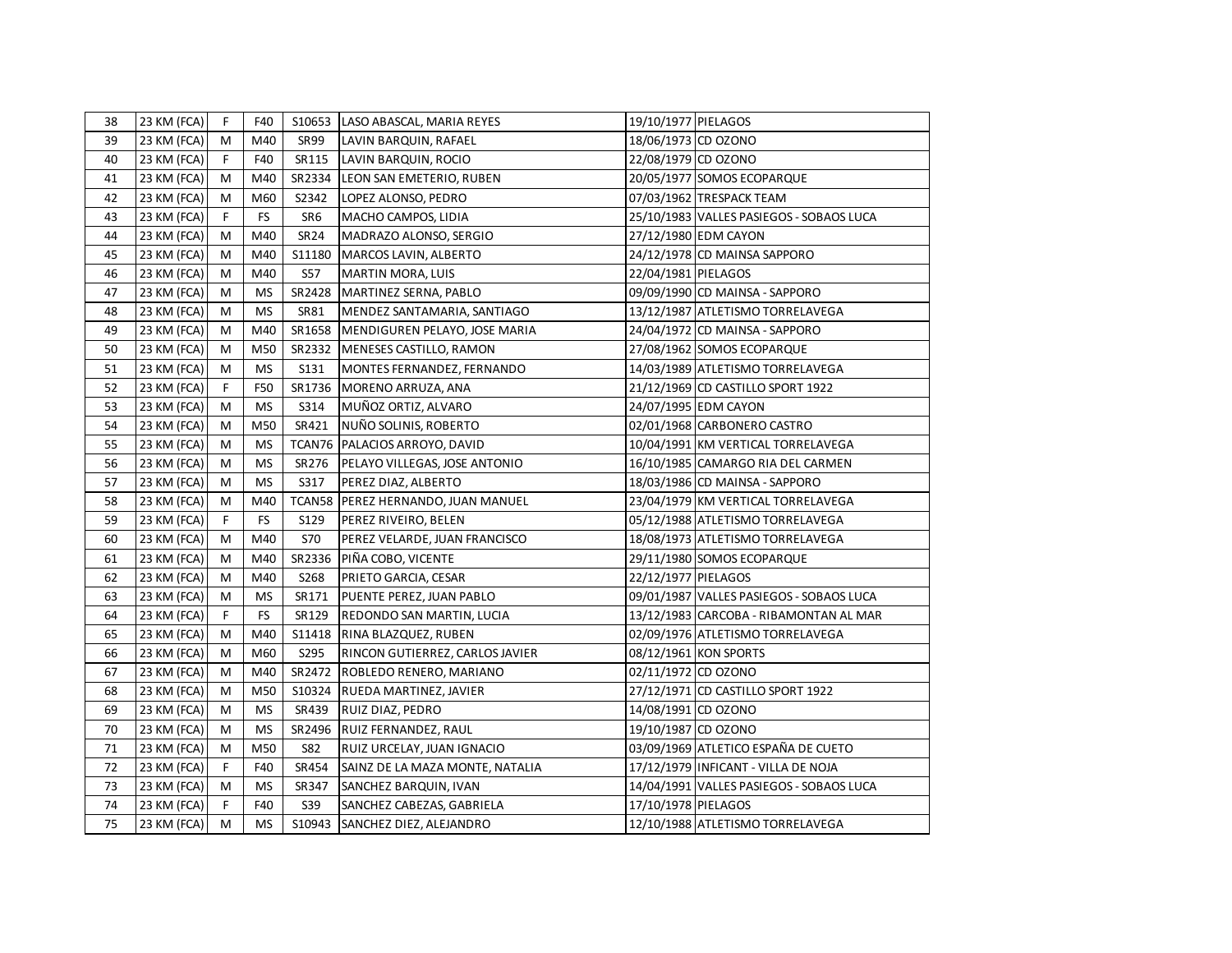| 76 | 23 KM (FCA) | M | <b>MU23</b> | S10716     | <b>SANCHEZ GARCIA, HECTOR</b>   |                     | 08/04/2001 ATLETISMO TORRELAVEGA         |
|----|-------------|---|-------------|------------|---------------------------------|---------------------|------------------------------------------|
| 77 | 23 KM (FCA) | M | <b>MS</b>   | SR91       | SANTAMARIA LUS, ALEJANDRO       |                     | 28/10/1990 CARCOBA - RIBAMONTAN AL MAR   |
| 78 | 23 KM (FCA) | M | <b>MS</b>   | TCAN75     | SANTOS FERNANDEZ, MARIO         |                     | 25/07/1991 KM VERTICAL TORRELAVEGA       |
| 79 | 23 KM (FCA) | M | M40         | SR2154     | SIERRA GARCIA, FRANCISCO JAVIER |                     | 30/09/1973 SOMOS ECOPARQUE               |
| 80 | 23 KM (FCA) | M | <b>MS</b>   | TCAN60     | SORIA LANERO, DANIEL            |                     | 09/03/1988 KM VERTICAL TORRELAVEGA       |
| 81 | 23 KM (FCA) | M | M50         | SR2499     | SOTA SAÑUDO, JUAN ANTONIO       |                     | 10/02/1971 SOMOS ECOPARQUE               |
| 82 | 23 KM (FCA) | M | M40         | S10698     | SUAREZ FERNANDEZ, ANTONIO JOSE  |                     | 23/07/1973 CARCOBA - RIBAMONTAN AL MAR   |
| 83 | 23 KM (FCA) | M | M40         | S11210     | SUAREZ FERNANDEZ, ISAAC         |                     | 29/07/1979 CARCOBA - RIBAMONTAN AL MAR   |
| 84 | 23 KM (FCA) |   | <b>FS</b>   | SR2498     | TABARES CASTILLO, VERONICA      |                     | 05/01/1993 SOMOS ECOPARQUE               |
| 85 | 23 KM (FCA) | M | M50         | SR2161     | TORRE AGUADO, JUAN              |                     | 26/08/1964 INFICANT - VILLA DE NOJA      |
| 86 | 23 KM (FCA) | M | M40         | <b>S58</b> | <b>TOYOS FERNANDEZ, JESUS</b>   | 11/01/1977 PIELAGOS |                                          |
| 87 | 23 KM (FCA) | M | M50         | SR1788     | TRUEBA VILLENA, GUSTAVO         |                     | 25/01/1971 TRAIL COSTA QUEBRADA          |
| 88 | 23 KM (FCA) | M | <b>MS</b>   | SR432      | URRACA TEJERINA, ANTONIO        |                     | 30/03/1985 TRAIL COSTA QUEBRADA          |
| 89 | 23 KM (FCA) | M | M40         | SR2359     | VEGA HERNANDEZ, FERNANDO        |                     | 01/07/1977 VALLES PASIEGOS - SOBAOS LUCA |
| 90 | 23 KM (FCA) | M | M60         | SR100      | VELASCO CEBALLOS, JUAN          |                     | 17/07/1955 SOMOS ECOPARQUE               |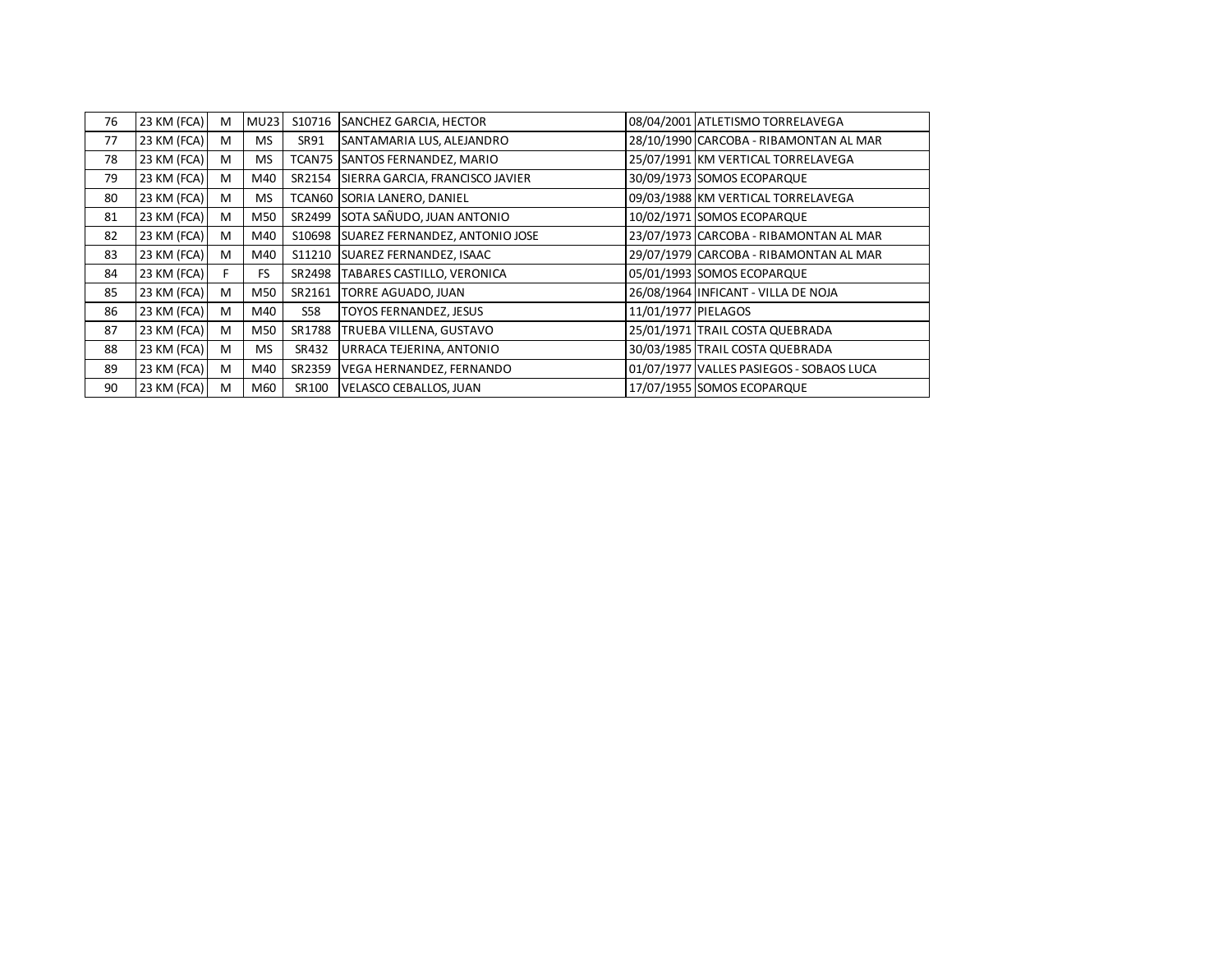| <b>DORSAL</b> | <b>PRUEBA</b> | <b>SEXO</b> |             |                          | <b>CAT. LICENCIA APELLIDOS Y NOMBRE</b> | <b>FECHA</b>         | <b>CLUB / LOCALIDAD</b>           |
|---------------|---------------|-------------|-------------|--------------------------|-----------------------------------------|----------------------|-----------------------------------|
| 151           | 23 KM         | M           | M40         |                          | ABASCAL CABARGA, JULIO                  |                      | 29/01/1974 SANTANDER              |
| 152           | 23 KM         | F           | <b>FS</b>   |                          | ABASCAL MEDIAVILLA, ANA ISABEL          | 17/09/1983 SARON     |                                   |
| 153           | 23 KM         | м           | M50         |                          | ABRIL SOBRADILLO, JUSTO                 |                      | 29/02/1972 TORRELAVEGA            |
| 154           | 23 KM         | М           | M40         |                          | ACHUTEGUI GONZALEZ, ANGEL               |                      | 19/10/1976 LOS CORRALES DE BUELNA |
| 155           | 23 KM         | М           | M50         |                          | ALONSO ASPIREZ, DANIEL                  |                      | 17/04/1966 CASTRO URDIALES        |
| 156           | 23 KM         | м           | <b>MS</b>   |                          | ALONSO FERRERO, HECTOR                  |                      | 27/12/1985 VALLADOLID             |
| 157           | 23 KM         | F           | F40         |                          | ALONSO PEÑA, LAURA                      |                      | 08/12/1974 SANTANDER              |
| 158           | 23 KM         | M           | M40         | $\overline{\phantom{a}}$ | ANDRADE HERNANDEZ, IKER                 | 13/02/1980 MOGRO     |                                   |
| 159           | 23 KM         | M           | M40         | $\overline{\phantom{a}}$ | ANDRES MIER, DAVID                      |                      | 11/08/1979 EL ASTILLERO           |
| 160           | 23 KM         | M           | M40         | $\overline{\phantom{a}}$ | ARROYO MIGUEL, JOSE MIGUEL              |                      | 29/09/1973 BOO DE PIELAGOS        |
| 161           | 23 KM         | M           | <b>MS</b>   | $\overline{a}$           | <b>BARQUIN DIEZ, JON</b>                |                      | 14/04/1987 VALLE DE MENA          |
| 162           | 23 KM         | M           | M60         | $\overline{\phantom{a}}$ | BARQUIN GUTIERREZ, PACO                 | 09/06/1961 ONTANEDA  |                                   |
| 163           | 23 KM         | М           | M40         | $\overline{\phantom{a}}$ | BARROTABEÑA PASCUAL, OSCAR              | 28/03/1974 COLINDRES |                                   |
| 164           | 23 KM         | F           | <b>FS</b>   | $\overline{\phantom{a}}$ | BASTERRECHEA SAINZ, RAQUEL              |                      | 26/10/1992 SANTANDER              |
| 165           | 23 KM         | М           | M40         | $\overline{\phantom{a}}$ | <b>BEDIA ORTIZ, FABIAN</b>              | 22/07/1972 PEDREÑA   |                                   |
| 166           | 23 KM         | М           | <b>MS</b>   | $\overline{\phantom{a}}$ | BLAZQUEZ ROMERO, CRISTIAN               |                      | 30/03/1985 SANTANDER              |
| 167           | 23 KM         | M           | M50         | $\overline{\phantom{a}}$ | <b>BOO GOMEZ, LUIS</b>                  | 13/10/1970 LIENCRES  |                                   |
| 168           | 23 KM         | M           | M40         | $\overline{\phantom{a}}$ | BUSTARA PALENCIA, ARMANDO               | 25/03/1981 NOVALES   |                                   |
| 169           | 23 KM         | F           | F40         | $\blacksquare$           | CABARGA GILSANZ, MARISA                 | 23/08/1974 RIAÑO     |                                   |
| 170           | 23 KM         | M           | M40         | $\blacksquare$           | CABELLO GARCIA, ARTURO                  |                      | 06/02/1973 SAN FELICES DE BUELNA  |
| 171           | 23 KM         | M           | M40         | $\overline{\phantom{a}}$ | CALOCA POLO, MARCOS                     |                      | 14/04/1974 SANTANDER              |
| 172           | 23 KM         | M           | M40         |                          | CAMPO VALIENTE, RUBEN                   |                      | 02/12/1979 EL ASTILLERO           |
| 173           | 23 KM         | M           | <b>MU23</b> |                          | CANALES FERNANDEZ, RAUL                 |                      | 16/12/2000 ENTRAMBASAGUAS         |
| 174           | 23 KM         | M           | ΜS          | $\blacksquare$           | CARRAL BEDIA, DIEGO                     |                      | 05/04/1989 RIOTUERTO              |
| 175           | 23 KM         | М           | <b>MS</b>   |                          | CARRASCO AGÜERO, ALVARO                 |                      | 27/08/1984 SANTANDER              |
| 176           | 23 KM         | F           | F60         |                          | CARRERA ARGÜESO, INMACULADA             |                      | 28/11/1960 TORRELAVEGA            |
| 177           | 23 KM         | M           | M40         |                          | CASADO ORTEGA, FERNANDO                 |                      | 14/02/1982 VILLAFUFRE             |
| 178           | 23 KM         | М           | M40         | $\overline{\phantom{a}}$ | CASO ALBARELLOS, OSCAR                  |                      | 09/09/1979 SANTANDER              |
| 179           | 23 KM         | М           | M40         |                          | CASTRO TRUCIOS, JESUS                   | 18/01/1980 PARBAYON  |                                   |
| 180           | 23 KM         | M           | M40         |                          | CAYON BENITO, DANIEL                    | 14/06/1975 SARON     |                                   |
| 181           | 23 KM         | M           | M40         |                          | COBO CUETO, MANUEL                      | 26/11/1972 MERUELO   |                                   |
| 182           | 23 KM         | F           | F40         | $\overline{\phantom{a}}$ | COBO GUTIERREZ, AZUCENA                 |                      | 01/02/1978 VILLACARRIEDO          |
| 183           | 23 KM         | F           | <b>FS</b>   |                          | COLINO ALONSO, SILVIA                   | 29/08/1988 GETXO     |                                   |
| 184           | 23 KM         | M           | M40         |                          | COSGAYA GARCIA, JOSE DANIEL             |                      | 22/12/1974 SAN FELICES DE BUELNA  |
| 185           | 23 KM         | M           | M40         |                          | CRESPO SEGUROLA, JAVIER                 |                      | 02/12/1977 HAZAS DE CESTO         |
| 186           | 23 KM         | M           | M40         |                          | CRUZ SANTOS, SERGIO                     | 30/10/1976 PARBAYON  |                                   |
| 187           | 23 KM         | M           | <b>MU23</b> |                          | <b>CUARTAS ALONSO, SERGIO</b>           | 20/12/2001 SARON     |                                   |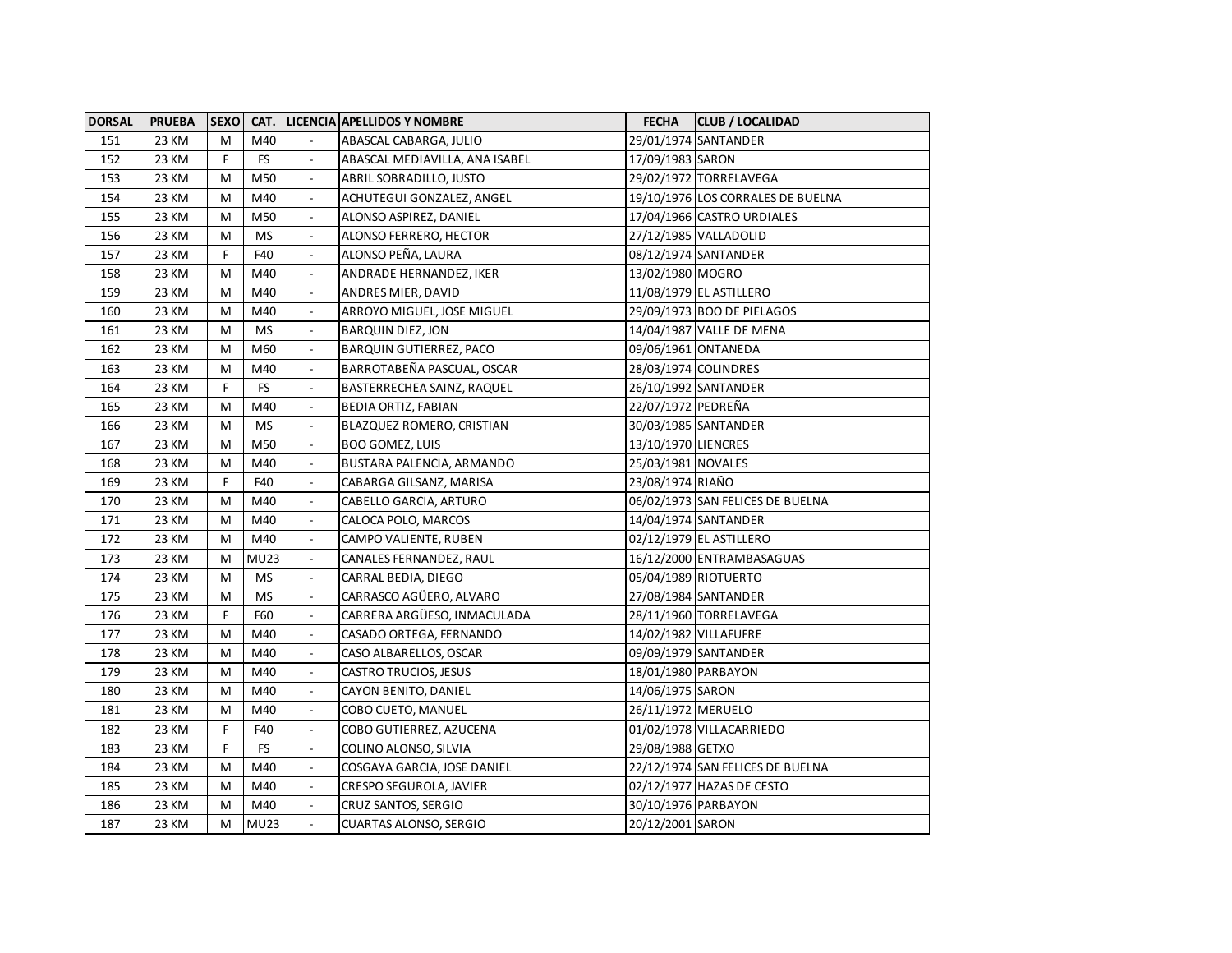| 188 | 23 KM | M | M50       |                          | CULLIA RIVERO, FERNANDO             |                       | 10/09/1962 ONTANEDA               |
|-----|-------|---|-----------|--------------------------|-------------------------------------|-----------------------|-----------------------------------|
| 189 | 23 KM | M | M40       |                          | CURIEL CORDERO, SEGUNDO             | 11/01/1976 SARON      |                                   |
| 190 | 23 KM | M | M40       |                          | DE COS GUTIERREZ, MANUEL ANGEL      |                       | 24/07/1975 TORRELAVEGA            |
| 191 | 23 KM | F | F50       |                          | DE DIEGO ESCRIBANO, CARMEN          |                       | 20/02/1966 SANTANDER              |
| 192 | 23 KM | F | <b>FS</b> | $\overline{\phantom{a}}$ | DE DIEGO VILLAR, CRISTINA           | 19/02/1983 VILLASEVIL |                                   |
| 193 | 23 KM | M | <b>MS</b> |                          | DE LA HOZ FERNANDEZ, JORGE          | 09/06/1992 VARGAS     |                                   |
| 194 | 23 KM | м | <b>MS</b> |                          | DE LA LAMA DE LUCAS, JUAN           |                       | 29/03/1984 SOTO DE LA MARINA      |
| 195 | 23 KM | F | <b>FS</b> |                          | DE OLIVEIRA MONTEIRO, KYLLYAN       | 02/06/1986 GANZO      |                                   |
| 196 | 23 KM | м | M40       |                          | DEL CASTILLO ROMANO, PEDRO          | 07/08/1981 HERAS      |                                   |
| 197 | 23 KM | м | M60       |                          | DEL RIO MAZON, VICTOR               | 17/12/1961 SARON      |                                   |
| 198 | 23 KM | M | M60       |                          | DELGADO DE LA CRUZ, ISIDRO          | 10/05/1945 VARGAS     |                                   |
| 199 | 23 KM | M | <b>MS</b> | $\overline{\phantom{a}}$ | DIAZ CUEVAS, JAVI                   |                       | 01/07/1986 ARENAS DE IGUÑA        |
| 200 | 23 KM | M | <b>MS</b> | $\overline{\phantom{a}}$ | DIAZ GONZALEZ, DAVID                | 31/08/1993 SOTO       |                                   |
| 201 | 23 KM | M | <b>MS</b> | $\blacksquare$           | DIAZ GONZALEZ, RAUL                 | 03/01/1997 SOTO       |                                   |
| 202 | 23 KM | F | F40       | $\mathbb{L}$             | DIEGO GUTIERREZ, MARGARITA          | 13/06/1981 SARON      |                                   |
| 203 | 23 KM | M | M50       | $\overline{\phantom{a}}$ | DIEZ CARRIZO, CESAR                 | 30/06/1970 GALIZANO   |                                   |
| 204 | 23 KM | M | M40       | $\overline{\phantom{a}}$ | DIEZ RIOZ, FRANCISCO                |                       | 05/11/1974 EL ASTILLERO           |
| 205 | 23 KM | M | MS        | $\overline{\phantom{a}}$ | DIEZ TAUSIA, ISMAEL                 | 18/06/1991 MURIEDAS   |                                   |
| 206 | 23 KM | М | <b>MS</b> | $\overline{\phantom{a}}$ | DIEZ VELASCO, VALENTIN              |                       | 21/06/1986 PENILLA DE TORANZO     |
| 207 | 23 KM | M | M50       | $\overline{\phantom{a}}$ | DOMINGUEZ GONZALEZ, JORGE           |                       | 31/03/1963 CASTRO URDIALES        |
| 208 | 23 KM | F | <b>FS</b> | $\overline{\phantom{a}}$ | DOMINGUEZ MORVILLO, BERENICE        |                       | 17/04/1984 LOS CORRALES DE BUELNA |
| 209 | 23 KM | F | F40       | $\blacksquare$           | DOS SANTOS MEDEIROS, LEILA PATRICIA | 10/07/1978 SARON      |                                   |
| 210 | 23 KM | Μ | M40       | $\overline{\phantom{a}}$ | ECHEGARAY RODRIGUEZ, DIEGO          |                       | 27/09/1973 SOTO DE LA MARINA      |
| 211 | 23 KM | F | F40       | $\overline{\phantom{a}}$ | ECHEVARRIA MUÑOZ, MARIA JESUS       | 30/12/1975 BURGOS     |                                   |
| 212 | 23 KM | M | <b>MS</b> | $\overline{\phantom{a}}$ | ECHEVERRIA MURGA, IVAN              |                       | 28/12/1982 CASTRO URDIALES        |
| 213 | 23 KM | M | M40       | $\overline{\phantom{a}}$ | ESCOBEDO FUENTES, JOSE MANUEL       |                       | 01/01/1978 SANTANDER              |
| 214 | 23 KM | M | M40       | $\blacksquare$           | ESCORTELL TRUEBA, DAVID             | 18/01/1975 LAREDO     |                                   |
| 215 | 23 KM | Μ | MS        |                          | ESCUDERO PRECIADO, ADRIAN           | 08/07/1995 SARON      |                                   |
| 216 | 23 KM | F | FS.       |                          | ESPALLARGAS COBO, SARA              |                       | 06/03/1992 REQUEJADA              |
| 217 | 23 KM | M | <b>MS</b> |                          | ESTRADA CASTILLO, EDUARDO           |                       | 20/04/1985 LOS CORRALES DE BUELNA |
| 218 | 23 KM | F | F40       | $\overline{\phantom{a}}$ | ESTRADA SIERRA, CARMEN              |                       | 06/04/1976 PENILLA DE TORANZO     |
| 219 | 23 KM | M | M40       |                          | ESTRADA SIERRA, JOAQUIN             |                       | 24/09/1980 PANDO DE TORANZO       |
| 220 | 23 KM | M | <b>MS</b> |                          | FERNANDEZ ASUA, MANUEL ANTONIO      |                       | 24/08/1986 TORRELAVEGA            |
| 221 | 23 KM | M | <b>MS</b> |                          | FERNANDEZ CALLEJA, ANDRES           | 01/12/1985 VILLASEVIL |                                   |
| 222 | 23 KM | M | M40       |                          | FERNANDEZ FERRERA, JAVIER           |                       | 16/11/1973 BOO DE PIELAGOS        |
| 223 | 23 KM | м | <b>MS</b> |                          | FERNANDEZ GONZALEZ, SAUL            |                       | 23/12/1985 PUENTE SAN MIGUEL      |
| 224 | 23 KM | F | F40       |                          | FERNANDEZ LOPEZ, ESTEFANIA          |                       | 07/10/1979 CASTAÑEDA              |
| 225 | 23 KM | F | F40       | $\overline{\phantom{a}}$ | FERNANDEZ PEÑA, MARIA JESUS         | 07/12/1980 VARGAS     |                                   |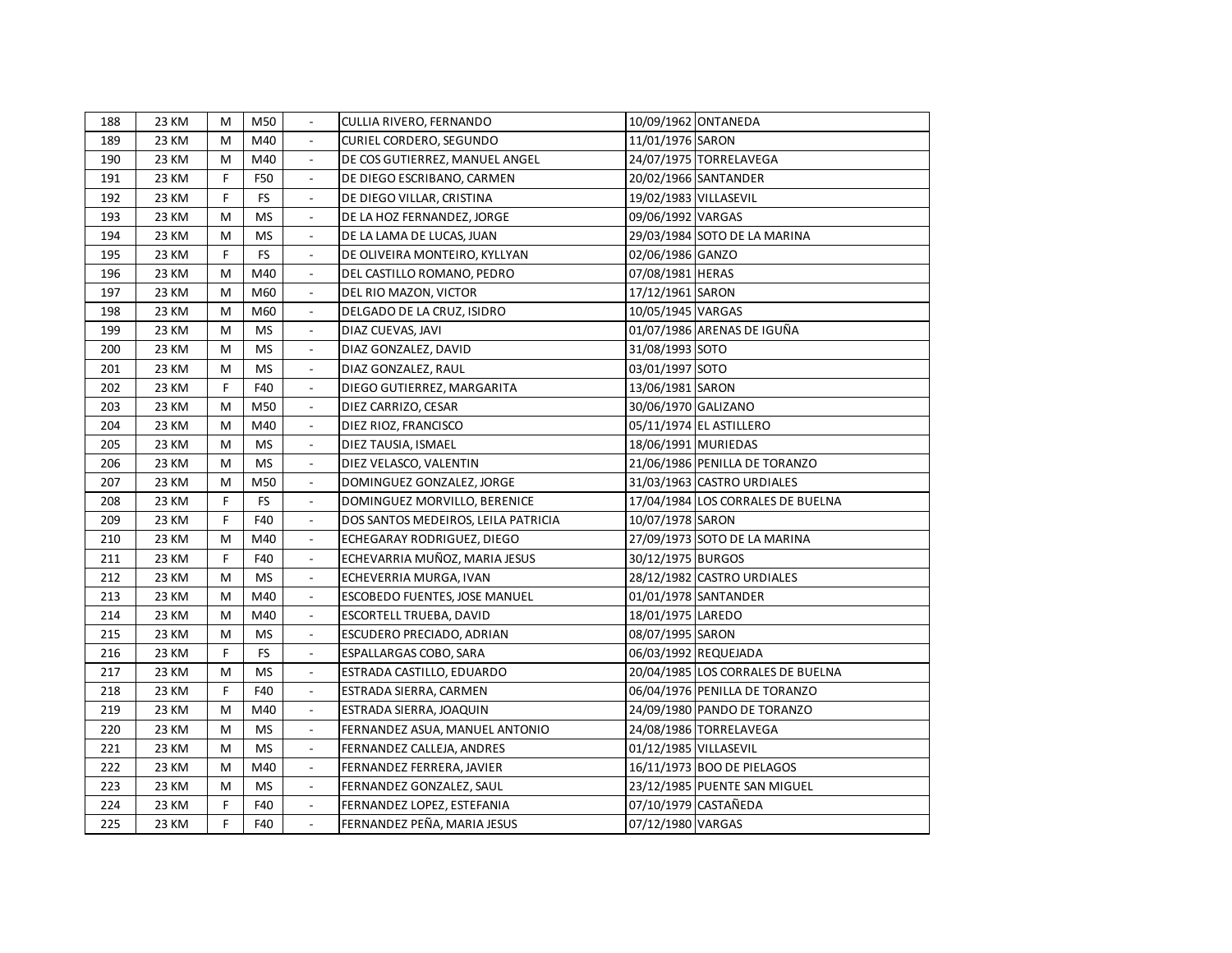| 226 | 23 KM | м | M50         |                          | FERNANDEZ PERLACIA, LORENZO        |                       | 28/05/1969 LA PENILLA DE CAYON    |
|-----|-------|---|-------------|--------------------------|------------------------------------|-----------------------|-----------------------------------|
| 227 | 23 KM | M | M40         |                          | FERNANDEZ QUINTANA, ALVARO         | 20/04/1974 CORCONTE   |                                   |
| 228 | 23 KM | м | M50         |                          | FERNANDEZ UNCILLA, JUAN ENRIQUE    |                       | 13/05/1968 COLINDRES              |
| 229 | 23 KM | F | F40         |                          | FERNANDEZ VILLEGAS, PATRICIA       | 25/03/1980 SILIO      |                                   |
| 230 | 23 KM | M | M40         |                          | FUENTES ORTIZ, DAVID               |                       | 28/09/1976 SANTIURDE DE TORANZO   |
| 231 | 23 KM | M | M50         |                          | <b>GALLEGOS CUESTA, MIGUEL</b>     |                       | 19/06/1965 SANTANDER              |
| 232 | 23 KM | M | M50         |                          | <b>GALLO RUIZ, JAVIER</b>          | 24/08/1965 CUCHIA     |                                   |
| 233 | 23 KM | M | <b>MS</b>   |                          | GANDARILLAS DIEZ, JUAN             | 07/08/1988 PONTEJOS   |                                   |
| 234 | 23 KM | M | M40         |                          | <b>GARCIA CERRO, ALBERTO</b>       |                       | 25/07/1981 BARCENA DE CICERO      |
| 235 | 23 KM | M | <b>MS</b>   | $\overline{\phantom{a}}$ | GARCIA ESPINOSA, DAVID             | 28/12/1982 LA REVILLA |                                   |
| 236 | 23 KM | F | F60         | $\overline{\phantom{a}}$ | <b>GARCIA GARCIA, INES</b>         |                       | 06/03/1956 SANTANDER              |
| 237 | 23 KM | F | F40         | $\mathbb{L}$             | GARCIA GONZALEZ, SILVIA            |                       | 07/10/1980 CASTILLO PEDROSO       |
| 238 | 23 KM | M | <b>MS</b>   | $\overline{\phantom{a}}$ | <b>GARCIA MACHO, JAVIER</b>        |                       | 17/07/1986 VILLAPRESENTE          |
| 239 | 23 KM | F | F40         | $\overline{\phantom{a}}$ | GARCIA MARTINEZ, MARIA             |                       | 13/09/1981 CASTILLO PEDROSO       |
| 240 | 23 KM | M | M40         | $\overline{\phantom{a}}$ | <b>GARCIA MARTINEZ, RAUL</b>       |                       | 26/05/1974 TORRELAVEGA            |
| 241 | 23 KM | M | <b>MS</b>   | $\overline{\phantom{a}}$ | <b>GARCIA ORTIZ, ALBERTO</b>       | 29/12/1983 SARON      |                                   |
| 242 | 23 KM | M | M40         | $\overline{\phantom{a}}$ | GARCIA TOCA, LUIS MIGUEL           |                       | 03/04/1978 SANTANDER              |
| 243 | 23 KM | F | F40         | $\overline{\phantom{a}}$ | GARCIA VAZQUEZ, BEATRIZ            | 22/06/1977 SEVILLA    |                                   |
| 244 | 23 KM | F | <b>FS</b>   | $\overline{\phantom{a}}$ | GARCIA-SALMONES PEREZ, PAULA       |                       | 26/07/1991 LOS CORRALES DE BUELNA |
| 245 | 23 KM | м | M50         | $\overline{\phantom{a}}$ | GARCINUÑO MANJARIN, RAMON          |                       | 01/12/1970 VALDECILLA             |
| 246 | 23 KM | м | M40         | $\blacksquare$           | GARRIDO ARIAS, ISRAEL              |                       | 22/04/1979 VILLAMURIEL DE CERRATO |
| 247 | 23 KM | м | <b>MS</b>   | $\blacksquare$           | GARRIDO GARCIA, JORGE              |                       | 03/03/1997 PUENTE VIESGO          |
| 248 | 23 KM | м | M60         |                          | GARRIDO MANTECA, EDUARDO           |                       | 17/02/1952 ESCOBEDO DE CAMARGO    |
| 249 | 23 KM | M | M40         | $\overline{\phantom{a}}$ | <b>GAYO MARTINEZ, ALBERTO</b>      |                       | 26/06/1973 HAZAS DE CESTO         |
| 250 | 23 KM | M | M40         | $\overline{\phantom{a}}$ | <b>GIL BUSTILLO, TOMAS</b>         | 25/05/1981 GUARNIZO   |                                   |
| 251 | 23 KM | F | <b>FS</b>   |                          | GIL GARCIA-GUINEA, BLANCA          | 04/10/1987 REINOSA    |                                   |
| 252 | 23 KM | M | M40         |                          | GIL ORTIZ, CARLOS                  |                       | 23/03/1977 SANTANDER              |
| 253 | 23 KM | M | M50         |                          | GOMEZ DEL BARRIO, FRANCISCO JAVIER |                       | 05/12/1969 EL ASTILLERO           |
| 254 | 23 KM | M | M40         | $\overline{\phantom{a}}$ | <b>GOMEZ OTAMENDI, VICTOR</b>      | 06/03/1975 MURIEDAS   |                                   |
| 255 | 23 KM | M | M50         |                          | GOMEZ VELASCO, FEDERICO            |                       | 30/01/1967 CASTILLO PEDROSO       |
| 256 | 23 KM | F | F40         |                          | GOMEZ VELASCO, ISABEL              |                       | 06/01/1976 CASTILLO PEDROSO       |
| 257 | 23 KM | M | <b>MS</b>   |                          | GONZALEZ ANDRES, MIGUEL            | 11/07/1985 PIELAGOS   |                                   |
| 258 | 23 KM | M | <b>MU23</b> | $\overline{\phantom{a}}$ | GONZALEZ FERNANDEZ, IZAN           |                       | 15/09/2002 LOS CORRALES DE BUELNA |
| 259 | 23 KM | м | MS.         |                          | GONZALEZ GARCIA, RICARDO           |                       | 25/11/1989 LOS CORRALES DE BUELNA |
| 260 | 23 KM | F | F50         |                          | GONZALEZ GONZALEZ, MARIA ANTONIA   |                       | 18/10/1965 SOTO DE CAMPOO         |
| 261 | 23 KM | м | M40         |                          | <b>GONZALEZ GUTIERREZ, VICTOR</b>  |                       | 20/05/1978 LOS CORRALES DE BUELNA |
| 262 | 23 KM | M | M50         |                          | <b>GONZALEZ JORGE, RUBEN</b>       |                       | 09/01/1972 SANTANDER              |
| 263 | 23 KM | F | FS          | $\overline{\phantom{a}}$ | GONZALEZ LOPEZ, LARA MARIA         | 30/11/1987 SELAYA     |                                   |
|     |       |   |             |                          |                                    |                       |                                   |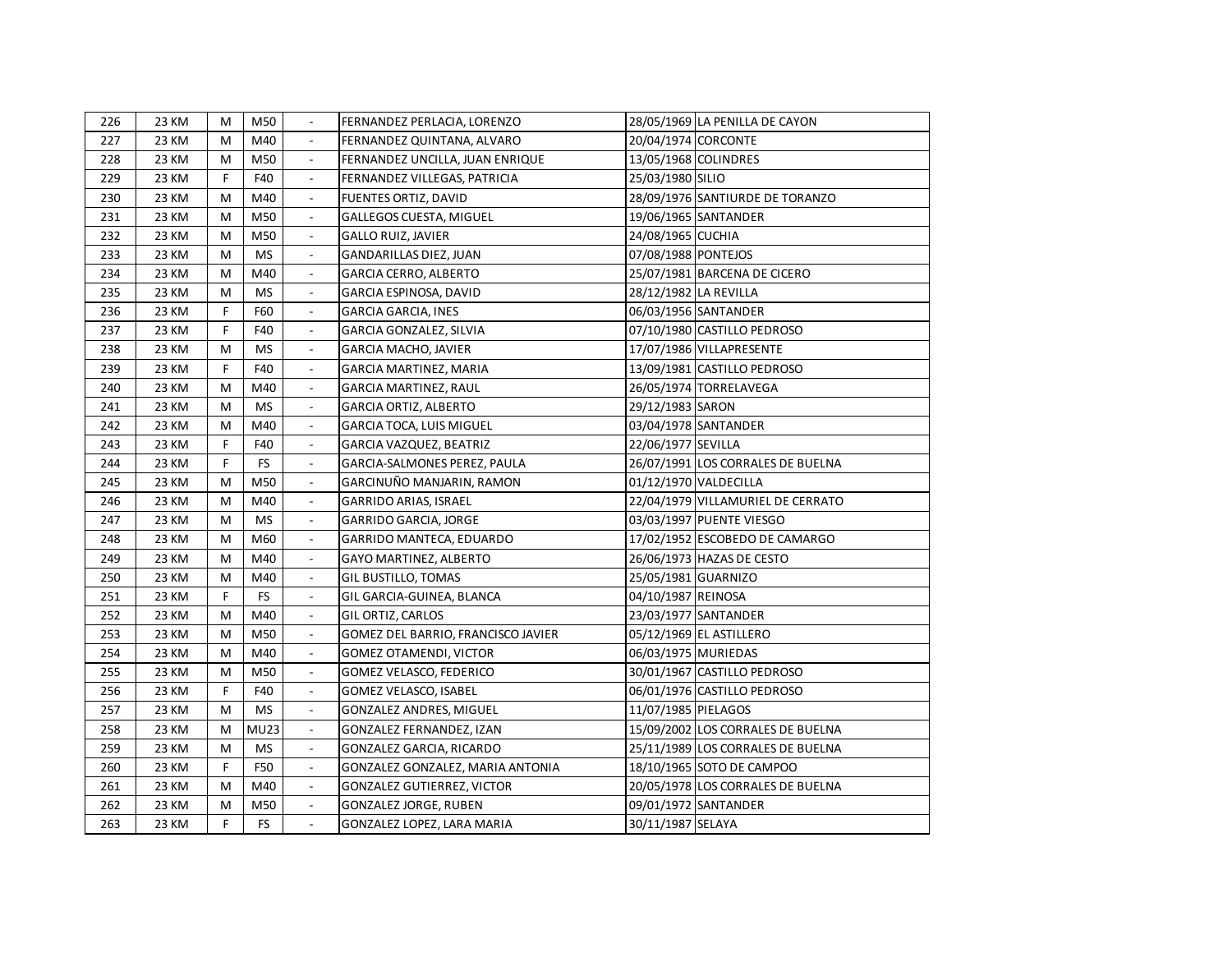| 264 | 23 KM | M           | M40       |                          | GONZALEZ RIVERO, ADRIAN                  |                     | 11/01/1981 PUENTE ARCE            |
|-----|-------|-------------|-----------|--------------------------|------------------------------------------|---------------------|-----------------------------------|
| 265 | 23 KM | F           | F40       |                          | GONZALEZ SAGARNA, SONIA                  | 25/11/1975 CORCONTE |                                   |
| 266 | 23 KM | M           | M40       | $\overline{\phantom{a}}$ | GONZALEZ SAINZ, JAVIER                   |                     | 28/03/1980 CASTILLO PEDROSO       |
| 267 | 23 KM | M           | M40       | $\blacksquare$           | GRACIA BENITEZ, ROBERTO CARLOS           | 02/03/1976 BURGOS   |                                   |
| 268 | 23 KM | M           | M50       | $\overline{\phantom{a}}$ | GUTIERREZ CUEVAS, JOSE MIGUEL            |                     | 25/03/1963 TORRELAVEGA            |
| 269 | 23 KM | M           | <b>MS</b> | $\overline{\phantom{a}}$ | GUTIERREZ GUTIERREZ, OSCAR               | 16/09/1985 SUANCES  |                                   |
| 270 | 23 KM | F           | F40       | $\overline{\phantom{a}}$ | GUTIERREZ LOPEZ, CARMEN                  |                     | 24/11/1974 EL ASTILLERO           |
| 271 | 23 KM | M           | M50       | $\overline{\phantom{a}}$ | GUTIERREZ MACHO, LEONARDO                |                     | 16/05/1969 COLINDRES              |
| 272 | 23 KM | M           | M40       |                          | GUTIERREZ MIGUENS, ARMANDO               | 19/02/1974 SARON    |                                   |
| 273 | 23 KM | M           | M40       |                          | <b>GUTIERREZ MONTERO, VICTOR</b>         | 23/01/1975 LIENCRES |                                   |
| 274 | 23 KM | F           | <b>FS</b> | $\overline{a}$           | HAZAS LOPEZ, MARTA                       |                     | 31/01/1983 HAZAS DE CESTO         |
| 275 | 23 KM | F           | <b>FS</b> | $\overline{a}$           | HERNANDEZ VELASCO, PATRICIA              |                     | 19/10/1986 MEDINA DEL CAMPO       |
| 276 | 23 KM | M           | MS        | $\blacksquare$           | HERNANDEZ-CORONADO FERNANDEZ-AVILA, JOSE |                     | 22/06/1994 TORRELODONES           |
| 277 | 23 KM | $\mathsf F$ | FS        | $\overline{\phantom{a}}$ | HERRERO MIRIAM, LEIRE                    | 08/03/1988 NOJA     |                                   |
| 278 | 23 KM | M           | M40       | $\overline{\phantom{a}}$ | HIGUERA AMOR, ENRIQUE                    | 31/01/1982 REINOSA  |                                   |
| 279 | 23 KM | М           | M50       | $\overline{\phantom{a}}$ | IBARRA CARBALLO, IÑAKI                   | 04/06/1964 MIOÑO    |                                   |
| 280 | 23 KM | М           | <b>MS</b> | $\overline{\phantom{a}}$ | <b>IGLESIAS RUIZ, DAVID</b>              |                     | 06/07/1983 TORRELAVEGA            |
| 281 | 23 KM | M           | M40       | $\blacksquare$           | ILLERA LAVIN, RAUL                       |                     | 29/04/1980 SANTIAGO DE CARTES     |
| 282 | 23 KM | М           | M40       | $\overline{\phantom{a}}$ | IZUZQUIZA LENZE, LEON                    | 12/03/1981 MADRID   |                                   |
| 283 | 23 KM | F           | F50       | $\overline{\phantom{a}}$ | JARA CANALES, GEMA                       | 17/11/1965 MALIAÑO  |                                   |
| 284 | 23 KM | F           | F50       | $\blacksquare$           | JARA ORTIZ, NURIA                        | 08/08/1971 PIELAGOS |                                   |
| 285 | 23 KM | M           | <b>MS</b> | $\overline{\phantom{a}}$ | JIMENEZ LEGANES, JONATHAN                |                     | 06/05/1991 TORRELAVEGA            |
| 286 | 23 KM | M           | M40       | $\overline{\phantom{a}}$ | JORDAN HAYA, ALBERTO                     | 22/04/1981 LAMIÑA   |                                   |
| 287 | 23 KM | M           | M40       | $\overline{\phantom{a}}$ | LAMADRID DE DIOS, ALVARO                 | 28/10/1978 COMILLAS |                                   |
| 288 | 23 KM | F           | F40       | $\overline{\phantom{a}}$ | LASARTE ORIA, ARACELI                    | 18/08/1979 MALIAÑO  |                                   |
| 289 | 23 KM | M           | M40       | $\blacksquare$           | LAVIN DIEGO, PEDRO                       | 19/03/1981 VARGAS   |                                   |
| 290 | 23 KM | M           | M40       | $\overline{\phantom{a}}$ | LAVIN PRESMANES, ALVARO                  | 11/09/1976 GALIZANO |                                   |
| 291 | 23 KM | M           | <b>MS</b> | $\overline{\phantom{a}}$ | LEFEVRE YVES, NATHAN                     | 08/06/1993 NOJA     |                                   |
| 292 | 23 KM | M           | M40       |                          | LLATA ARCE, JOSE LUIS                    |                     | 11/03/1974 SANTANDER              |
| 293 | 23 KM | M           | M50       |                          | LLATA GARCIA, JOSERAMON                  |                     | 15/12/1966 SANTANDER              |
| 294 | 23 KM | F           | F50       | $\overline{\phantom{a}}$ | LOBATO MARTINEZ, INMACULADA              |                     | 17/07/1969 TORRELAVEGA            |
| 295 | 23 KM | F           | F50       | $\overline{\phantom{a}}$ | LOBATO MARTINEZ, IRENE                   |                     | 20/06/1968 TORRELAVEGA            |
| 296 | 23 KM | M           | <b>MS</b> | $\overline{\phantom{a}}$ | LOPEZ GONZALEZ, RAFAEL                   |                     | 31/10/1984 LOS CORRALES DE BUELNA |
| 297 | 23 KM | F           | F50       | $\overline{\phantom{a}}$ | LOPEZ ORTEGA, MARIA JESUS                |                     | 20/04/1966 SANTANDER              |
| 298 | 23 KM | F           | F50       | $\overline{\phantom{a}}$ | LOPEZ PELAYO, CRESCENCIA                 |                     | 26/10/1964 SANTIURDE DE TORANZO   |
| 299 | 23 KM | F           | F40       |                          | LOPEZ RODRIGUEZ, ANA MARIA               |                     | 20/07/1979 MORTERA DE PIELAGOS    |
| 300 | 23 KM | M           | M40       | $\overline{\phantom{a}}$ | LOPEZ SANCHEZ, RUBEN                     | 23/10/1980 MIOÑO    |                                   |
| 301 | 23 KM | м           | M40       |                          | LORENZO CODESAL, MIGUEL                  |                     | 20/05/1977 EL ASTILLERO           |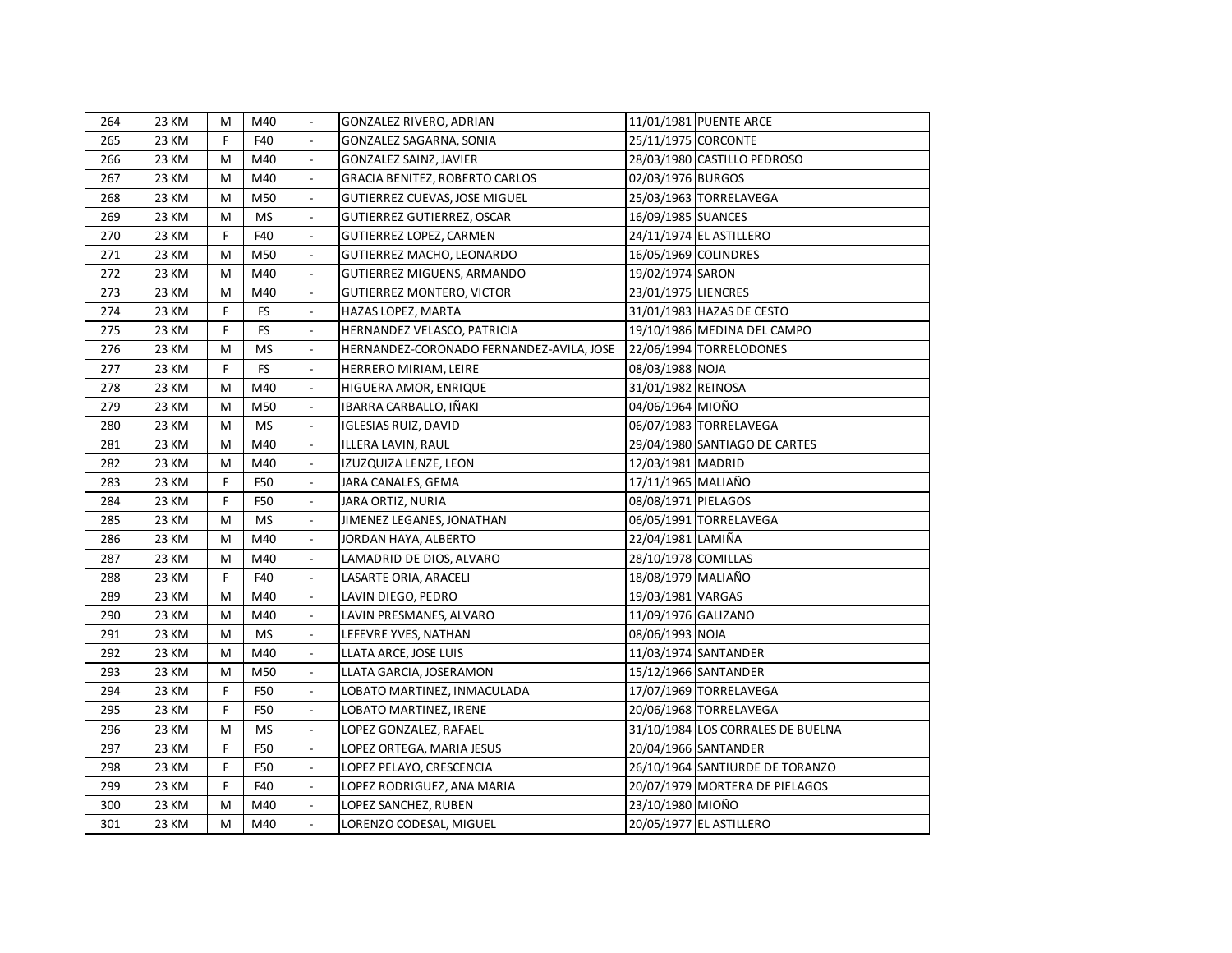| 302 | 23 KM | F. | <b>FS</b> |                          | MALAGA CRESPO, PALOMA           | 03/02/1988 MURIEDAS   |                                   |
|-----|-------|----|-----------|--------------------------|---------------------------------|-----------------------|-----------------------------------|
| 303 | 23 KM | M  | M40       |                          | MANTECA POLANCO, MIGUEL ANGEL   | 04/08/1981 POLANCO    |                                   |
| 304 | 23 KM | F  | <b>FS</b> | $\blacksquare$           | MARCO INFANTE, LUCIA            |                       | 29/07/1982 SANTANDER              |
| 305 | 23 KM | M  | M50       |                          | MARTIN GONZALEZ, JOSE ALBERTO   |                       | 31/05/1962 TORRELAVEGA            |
| 306 | 23 KM | M  | M40       | $\overline{\phantom{a}}$ | MARTIN MACIAS, JOSE LUIS        | 21/04/1981 ILLESCAS   |                                   |
| 307 | 23 KM | M  | <b>MS</b> | $\overline{\phantom{a}}$ | MARTIN SAROBE, PABLO            |                       | 23/02/1985 SANTANDER              |
| 308 | 23 KM | F  | F40       |                          | MARTINEZ AGUDO, SUSANA          | 25/06/1980 SOLARES    |                                   |
| 309 | 23 KM | м  | M40       |                          | MARTINEZ ARANGO, HUGO           |                       | 23/08/1976 SANTANDER              |
| 310 | 23 KM | м  | M40       |                          | MARTINEZ ARANGO, SERGIO         |                       | 25/06/1973 SANTANDER              |
| 311 | 23 KM | м  | M60       |                          | MARTINEZ FUENTES, JOSE MANUEL   |                       | 30/01/1958 TORRELAVEGA            |
| 312 | 23 KM | M  | <b>MS</b> |                          | MARTINEZ GUTIERREZ, FERNANDO    |                       | 14/05/1994 SAN VICENTE DE TORANZO |
| 313 | 23 KM | F  | F40       | $\overline{\phantom{a}}$ | MARTINEZ LARGO, MARIA EUGENIA   | 01/01/1980 SARON      |                                   |
| 314 | 23 KM | F  | <b>FS</b> | $\overline{\phantom{a}}$ | MARTINEZ LOPEZ, ALBA            |                       | 07/11/1991 RENEDO DE PIELAGOS     |
| 315 | 23 KM | M  | <b>MS</b> | $\overline{\phantom{a}}$ | MARTINEZ NICOLAS, DAVID         |                       | 28/11/1982 SANTANDER              |
| 316 | 23 KM | M  | M60       | $\blacksquare$           | MARTINEZ PENAGOS, JOSE MANUEL   |                       | 23/11/1958 CORVERA DE TORANZO     |
| 317 | 23 KM | F  | F40       | $\frac{1}{2}$            | MARTINEZ RIOS, MARIA PAZ        |                       | 15/11/1976 CASTILLO PEDROSO       |
| 318 | 23 KM | M  | M50       | $\overline{\phantom{a}}$ | MARTINEZ SOBERON, MIGUEL        |                       | 30/04/1970 SANTANDER              |
| 319 | 23 KM | M  | M50       | $\overline{\phantom{a}}$ | MERINO VALLE, FRANCISCO JAVIER  | 15/11/1971 REINOSA    |                                   |
| 320 | 23 KM | M  | <b>MS</b> | $\overline{\phantom{a}}$ | MIGUELEZ MARTINEZ, DAVID        |                       | 12/01/1983 SANTANDER              |
| 321 | 23 KM | M  | M40       | $\blacksquare$           | MOQUETE MIESES, PATRICIO        |                       | 03/02/1980 SOTO DE LA MARINA      |
| 322 | 23 KM | M  | M50       | $\blacksquare$           | MORA SALMON, FERNANDO           | 25/01/1967 SARON      |                                   |
| 323 | 23 KM | M  | M50       | $\blacksquare$           | MORENO ARRUZA, LUIS             | 04/06/1971 PONTEJOS   |                                   |
| 324 | 23 KM | F  | <b>FS</b> | $\overline{\phantom{a}}$ | NAVIO GARCIA, LAURA             |                       | 18/08/1991 SANTANDER              |
| 325 | 23 KM | M  | <b>MS</b> | $\overline{\phantom{a}}$ | NIETO MELON, DIEGO              | 14/06/1983 ZAMORA     |                                   |
| 326 | 23 KM | M  | M40       |                          | NIETO SOMAVILLA, LUIS MANUEL    |                       | 12/02/1981 ESCOBEDO DE CAMARGO    |
| 327 | 23 KM | M  | <b>MS</b> | $\blacksquare$           | OBREGON GOMEZ, OSCAR            | 12/12/1994 VILLASEVIL |                                   |
| 328 | 23 KM | м  | M50       |                          | OBREGON SANTAMARIA, BORJA       |                       | 13/07/1969 SANTA CRUZ DE BEZANA   |
| 329 | 23 KM | м  | M40       |                          | ORCAJO CALVO, SERGIO            |                       | 29/03/1978 CARDEÑAJIMENO          |
| 330 | 23 KM | M  | M40       |                          | ORIA BALBOA, JAVIER             | 12/03/1976 SARON      |                                   |
| 331 | 23 KM | M  | <b>MS</b> |                          | ORTEGA GOMEZ, ERNESTO           |                       | 19/07/1994 MAZCUERRAS             |
| 332 | 23 KM | м  | M50       | $\overline{\phantom{a}}$ | ORTEGA PIRIS, PEDRO             |                       | 03/10/1967 SANTANDER              |
| 333 | 23 KM | M  | <b>MS</b> |                          | ORTIZ ACOSTA, DIEGO             | 12/07/1996 MADRID     |                                   |
| 334 | 23 KM | F  | <b>FS</b> |                          | ORTIZ DIAZ, LAURA               | 10/02/1988 MADRID     |                                   |
| 335 | 23 KM | M  | M40       |                          | ORTIZ LASO, FILADELFO           | 20/08/1979 VARGAS     |                                   |
| 336 | 23 KM | M  | M50       |                          | ORTIZ VELEZ, JOSE EMILIO        | 08/12/1971 SARON      |                                   |
| 337 | 23 KM | M  | <b>MS</b> |                          | PANIAGUA RODRIGUEZ, JUAN MANUEL |                       | 31/07/1991 MEDINA DEL CAMPO       |
| 338 | 23 KM | F  | F50       |                          | PASCUA MARTIN, LUCIA            |                       | 11/12/1970 CASTRO URDIALES        |
| 339 | 23 KM | M  | <b>MS</b> | $\overline{\phantom{a}}$ | PELAYO CUEVAS, JORGE            |                       | 29/04/1988 SAN FELICES DE BUELNA  |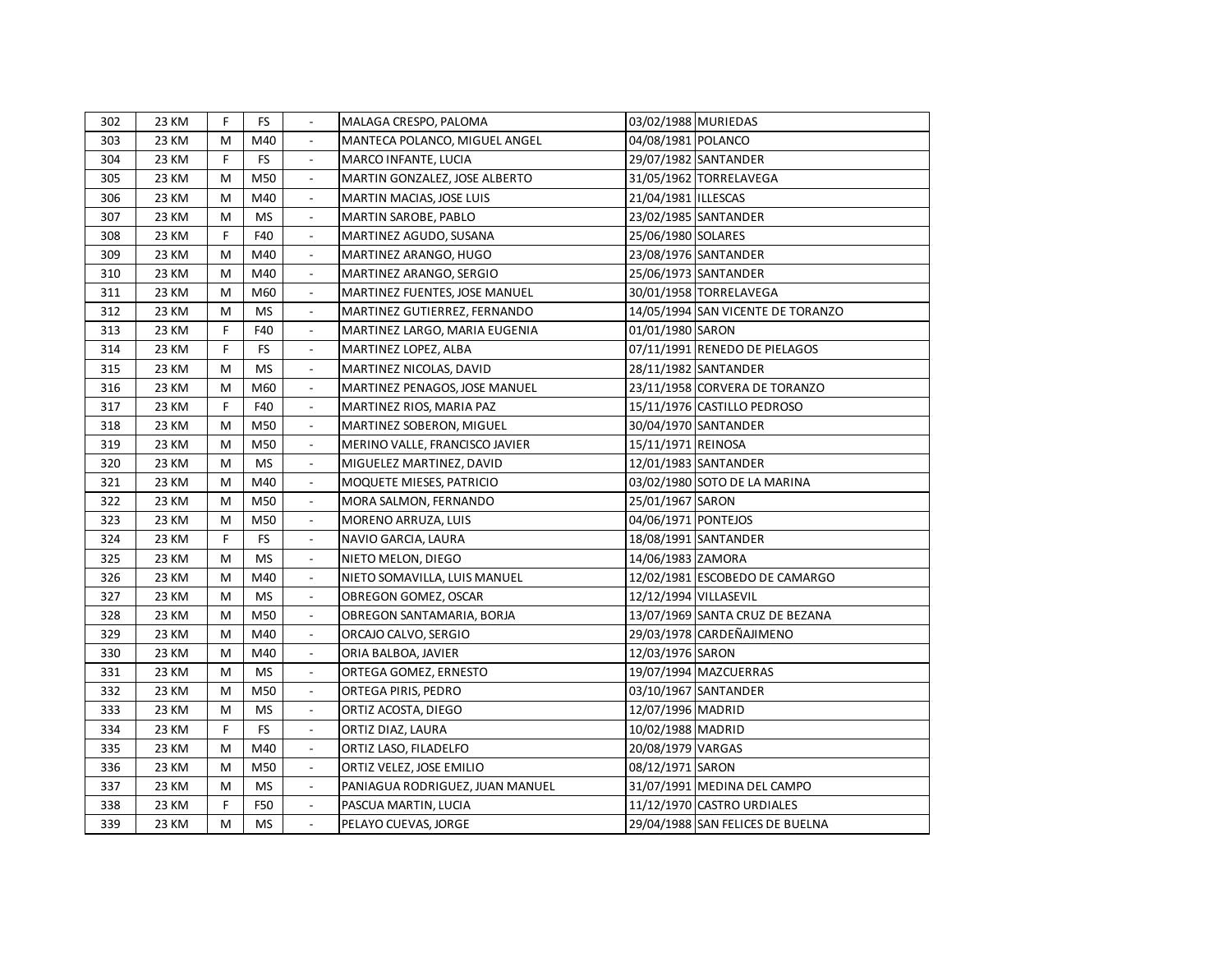| 340 | 23 KM | м | <b>MS</b>   |                          | PELAYO CUEVAS, JOSEMARIA        |                     | 03/03/1983 SAN FELICES DE BUELNA    |
|-----|-------|---|-------------|--------------------------|---------------------------------|---------------------|-------------------------------------|
| 341 | 23 KM | F | F40         |                          | PELAYO PELAYO COGOLLUDO, MIRIAM | 28/02/1982 PEDREÑA  |                                     |
| 342 | 23 KM | м | <b>MS</b>   |                          | PELAYO RUIZ, SANTIAGO           |                     | 18/09/1984 LAS PRESILLAS            |
| 343 | 23 KM | M | M40         |                          | PELAYO VILLEGAS, FRANCISCO      | 05/12/1981 RENEDO   |                                     |
| 344 | 23 KM | м | <b>MS</b>   |                          | PEÑA CUEVAS, MATIAS             | 18/05/1984 PUJAYO   |                                     |
| 345 | 23 KM | F | <b>FS</b>   |                          | PEREZ AHEDO, MARTA              | 25/02/1995 SELAYA   |                                     |
| 346 | 23 KM | M | M40         |                          | PEREZ COTERILLO, DAVID          |                     | 21/08/1975 LIAÑO DE VILLAESCUSA     |
| 347 | 23 KM | F | <b>FS</b>   |                          | PEREZ MARTINEZ, ROSARIO         |                     | 03/12/1988 VEGA DE PAS              |
| 348 | 23 KM | M | M50         |                          | PEREZ MAYA, MANUEL              |                     | 19/06/1967 SAN ROMAN DE LA LLANILLA |
| 349 | 23 KM | M | <b>MS</b>   | $\overline{\phantom{a}}$ | PEREZ OVIEDO, CARLOS            |                     | 12/01/1989 LOS CORRALES DE BUELNA   |
| 350 | 23 KM | M | <b>MS</b>   | $\mathbb{L}$             | PEREZ SANTANA, MARIO            | 05/11/1998 HINOJEDO |                                     |
| 351 | 23 KM | F | F40         | $\overline{a}$           | PETRO ESPAÑA, ALEXANDRA         |                     | 05/04/1982 CASTILLO PEDROSO         |
| 352 | 23 KM | M | <b>MS</b>   | $\overline{\phantom{a}}$ | POLO LOPEZ, RUBEN               |                     | 20/08/1983 VALLADOLID               |
| 353 | 23 KM | F | F60         | $\overline{\phantom{a}}$ | PONCE ROMERO, LOLA              | 08/04/1961 MALIAÑO  |                                     |
| 354 | 23 KM | M | <b>MS</b>   | $\overline{\phantom{a}}$ | POO CASTAÑEDA, DANIEL           |                     | 06/08/1984 TORRELAVEGA              |
| 355 | 23 KM | M | <b>MS</b>   | $\overline{\phantom{a}}$ | PORTILLA DIAZ, ALEJANDRO        |                     | 30/09/1983 PEÑACASTILLO             |
| 356 | 23 KM | F | F40         | $\overline{\phantom{a}}$ | POSTIGO PEREZ, CRISTINA         |                     | 11/01/1977 SANTANDER                |
| 357 | 23 KM | м | M40         | $\overline{\phantom{a}}$ | PUENTE RAMOS, JAIRO             |                     | 25/03/1981 LOS CORRALES DE BUELNA   |
| 358 | 23 KM | м | M40         | $\overline{\phantom{a}}$ | PUENTE VILLEGAS, DANIEL         |                     | 09/08/1977 CORVERA DE TORANZO       |
| 359 | 23 KM | M | M50         | $\blacksquare$           | PULIDO GIL, ANTONIO             | 31/08/1966 MALIAÑO  |                                     |
| 360 | 23 KM | M | <b>MS</b>   | $\blacksquare$           | QUEVEDO AGUADO, ABRAHAM         |                     | 20/03/1984 VALLE DE TORANZO         |
| 361 | 23 KM | м | <b>MU23</b> | $\overline{\phantom{a}}$ | REBANAL LOPEZ, ENRIQUE          |                     | 10/11/2002 SAN VICENTE DE TORANZO   |
| 362 | 23 KM | F | FS.         | $\overline{\phantom{a}}$ | REBOLLEDO MANTECON, FATIMA      |                     | 09/03/1988 LOS CORRALES DE BUELNA   |
| 363 | 23 KM | м | MS          | $\overline{\phantom{a}}$ | REGIDOR ROYUELA, GABRIEL        |                     | 19/09/1994 VALLADOLID               |
| 364 | 23 KM | F | FS          | $\overline{\phantom{a}}$ | REVUELTA GONZALEZ, VANESSA      |                     | 06/07/1995 ONTANEDA                 |
| 365 | 23 KM | F | F50         |                          | RIOS BADA, ELSA MARIA           |                     | 28/06/1970 ARENAS DE IGUÑA          |
| 366 | 23 KM | M | M40         |                          | ROBLES NAVAMUEL, RUBEN          |                     | 07/05/1974 SAN FELICES DE BUELNA    |
| 367 | 23 KM | M | M50         |                          | RODRIGUEZ LOPEZ, ROBERTO        |                     | 31/05/1969 SANTA CRUZ DE BEZANA     |
| 368 | 23 KM | F | FS.         | $\overline{\phantom{a}}$ | RONDAN MOSCOSO, IRENE           | 12/10/1988 SARON    |                                     |
| 369 | 23 KM | F | FS          |                          | RUIZ BARQUIN, ANA               |                     | 20/05/1993 SANTANDER                |
| 370 | 23 KM | F | FS          |                          | RUIZ BARQUIN, CRISTINA          |                     | 23/05/1990 SANTANDER                |
| 371 | 23 KM | M | M50         |                          | RUIZ FERNANDEZ, JUSN            |                     | 27/05/1968 SAN FELICES DE BUELNA    |
| 372 | 23 KM | F | <b>FS</b>   |                          | RUIZ FERNANDEZ, ROSA            |                     | 27/06/1984 BARRIOPALACIO            |
| 373 | 23 KM | м | <b>MS</b>   |                          | RUIZ GUTIERREZ, RUBEN           |                     | 07/04/1983 RENEDO DE PIELAGOS       |
| 374 | 23 KM | F | <b>FS</b>   |                          | RUIZ MARTINEZ, ESTELA           |                     | 22/11/1985 SANTANDER                |
| 375 | 23 KM | м | <b>MS</b>   |                          | RUIZ MARTINEZ, JOSE CESAREO     |                     | 24/02/1986 VIOÑO DE PIELAGOS        |
| 376 | 23 KM | м | M40         |                          | RUIZ PINEDO, BENITO             |                     | 10/03/1976 VIOÑO DE PIELAGOS        |
| 377 | 23 KM | м | M50         |                          | RUIZ RUIZ, JOSE RAMON           |                     | 03/12/1967 LOS CORRALES DE BUELNA   |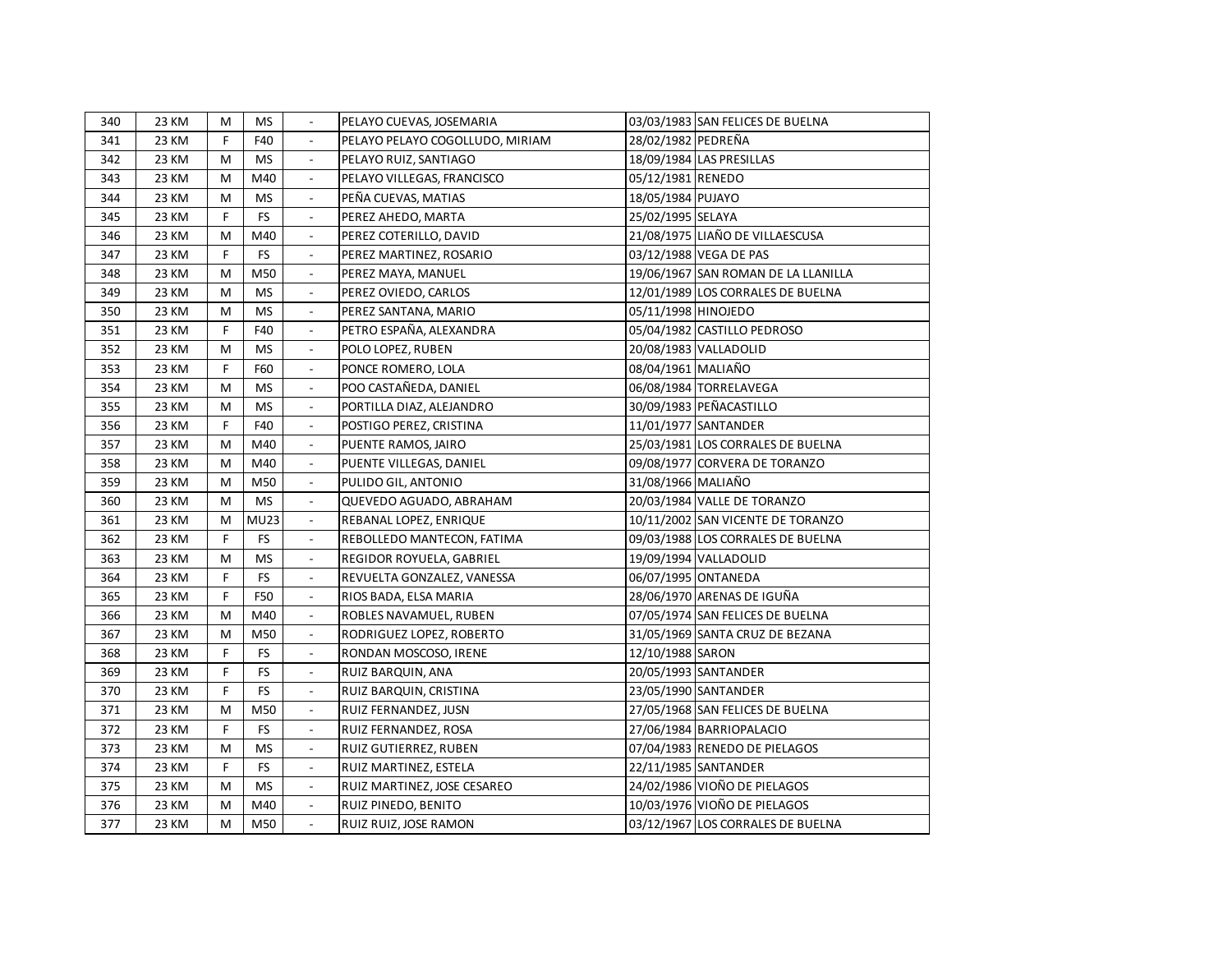| 378 | 23 KM | м | M40       |                          | RUIZ RUIZ, OSCAR              | 21/03/1979 BARROS    |                                   |
|-----|-------|---|-----------|--------------------------|-------------------------------|----------------------|-----------------------------------|
| 379 | 23 KM | M | <b>MS</b> |                          | RUIZ ZABALA, ALFONSO          |                      | 01/07/1984 SANTANDER              |
| 380 | 23 KM | M | <b>MS</b> |                          | SAINZ SAINZ VERDE, MIGUEL     |                      | 09/10/1982 HAZAS DE CESTO         |
| 381 | 23 KM | F | F40       |                          | SAINZ-PARDO PUENTE, MAGDALENA |                      | 20/01/1981 CASTAÑEDA              |
| 382 | 23 KM | M | M40       |                          | SAIZ DIEZ, TOMAS ANGEL        |                      | 14/07/1976 LOS CORRALES DE BUELNA |
| 383 | 23 KM | M | M40       |                          | SAMPEDRO CASTAÑO, RAMON       | 03/05/1975 MURIEDAS  |                                   |
| 384 | 23 KM | M | M50       |                          | SAN JULIAN ALONSO, JOSE LUIS  |                      | 28/05/1969 TORRELAVEGA            |
| 385 | 23 KM | M | <b>MS</b> |                          | SAN MARTIN RODRIGUEZ, ALBERTO | 05/02/1985 MURIEDAS  |                                   |
| 386 | 23 KM | F | F40       |                          | SANCHEZ ANGULO, MARIA R.      | 07/09/1980 UDIAS     |                                   |
| 387 | 23 KM | M | M40       |                          | SANCHEZ ECHEVARRIA, JULIO     |                      | 09/05/1977 TORRELAVEGA            |
| 388 | 23 KM | F | F40       | $\mathbb{L}$             | SANCHEZ GOMEZ, CRISTINA       |                      | 20/10/1972 LA ABADILLA DE CAYON   |
| 389 | 23 KM | м | <b>MS</b> | $\overline{a}$           | SANCHEZ PEREZ, MANUEL         | 23/11/1989 VARGAS    |                                   |
| 390 | 23 KM | м | M40       | $\frac{1}{2}$            | SANCIBRIAN GRIJUELA, VICTOR   |                      | 18/12/1980 SANTA CRUZ DE BEZANA   |
| 391 | 23 KM | M | M40       | $\mathbb{L}$             | SANTAMARIA GAONA, SERGIO      |                      | 01/08/1977 CASTRO URDIALES        |
| 392 | 23 KM | M | M60       | $\overline{\phantom{a}}$ | SANTIAGO FERNANDEZ, CASIMIRO  | 22/02/1962 VIERNOLES |                                   |
| 393 | 23 KM | M | M50       | $\frac{1}{2}$            | SANTODOMINGO HERNANDO, OSCAR  |                      | 16/04/1970 VILLAMURIEL DE CERRATO |
| 394 | 23 KM | M | M50       | $\overline{\phantom{a}}$ | SANTOVEÑA RABAGO, LUIS MIGUEL | 07/03/1968 SERDIO    |                                   |
| 395 | 23 KM | M | <b>MS</b> | $\blacksquare$           | SANZ LOPEZ, SERGIO            | 11/02/1993 MADRID    |                                   |
| 396 | 23 KM | M | M40       | $\Box$                   | SERRANO HERMOSA, ISRAEL       |                      | 09/06/1976 SANTANDER              |
| 397 | 23 KM | M | <b>MS</b> | $\overline{\phantom{a}}$ | SERRANO MARTINEZ, MIGUEL      |                      | 29/09/1986 TORRELAVEGA            |
| 398 | 23 KM | M | <b>MS</b> | $\overline{\phantom{a}}$ | SOLAR GARCIA, ALVARO          | 24/06/1988 ARNUERO   |                                   |
| 399 | 23 KM | М | <b>MS</b> | $\overline{\phantom{a}}$ | SOLAR RUIGOMEZ, PEDRO         | 18/06/1982 ISLA      |                                   |
| 400 | 23 KM | м | M40       | $\overline{\phantom{a}}$ | SOLORZANO DIAZ, BALDOMERO     |                      | 04/07/1978 SANTANDER              |
| 401 | 23 KM | M | M40       | $\overline{\phantom{a}}$ | SOMARRIBA MANTILLA, ALEJANDRO |                      | 10/08/1973 VIOÑO DE PIELAGOS      |
| 402 | 23 KM | M | M50       | $\overline{\phantom{a}}$ | SOTA FERNANDEZ, RAFAEL        | 19/07/1971 RIAÑO     |                                   |
| 403 | 23 KM | M | <b>MS</b> | $\overline{\phantom{a}}$ | TARCO TARCO, CRISTIAN         |                      | 30/04/1993 HOZ DE ANERO           |
| 404 | 23 KM | F | F40       |                          | TERAN SAIZ, LAURA             |                      | 17/02/1979 ARENAS DE IGUÑA        |
| 405 | 23 KM | M | M40       |                          | TOCA RODRIGUEZ, AURELIO       | 26/10/1976 CAMARGO   |                                   |
| 406 | 23 KM | M | <b>MS</b> |                          | TORRE FERNANDEZ, IVAN         | 07/01/1986 MIENGO    |                                   |
| 407 | 23 KM | M | M40       |                          | TRICIO GOMEZ, JUAN            | 28/01/1973 SOMO      |                                   |
| 408 | 23 KM | F | F40       |                          | USABIAGA ALONSO, BEGO         |                      | 04/05/1975 CARDEÑAJIMENO          |
| 409 | 23 KM | M | <b>MS</b> |                          | VALBUENA SOMOZA, EDUARDO      | 12/10/1984 ARNUERO   |                                   |
| 410 | 23 KM | M | <b>MS</b> |                          | VEGA MARTINEZ, PABLO          |                      | 14/11/1990 SANTANDER              |
| 411 | 23 KM | M | <b>MS</b> |                          | VEGA TORO, PEDRO              |                      | 13/07/1984 REQUEJADA              |
| 412 | 23 KM | M | <b>MS</b> |                          | VEGAS RUBIO, GABRIEL          |                      | 12/01/1990 REQUEJADA              |
| 413 | 23 KM | F | F50       |                          | VELASCO BENGOCHEA, MARIAN     |                      | 30/08/1966 CIEMPOZUELOS           |
| 414 | 23 KM | м | M50       |                          | VILLAGRA JIMENEZ, DIEGO       | 19/12/1971 SARON     |                                   |
| 415 | 23 KM | м | M60       |                          | VILLANUEVA MANTECON, TOMAS    |                      | 01/02/1946 CASTILLO PEDROSO       |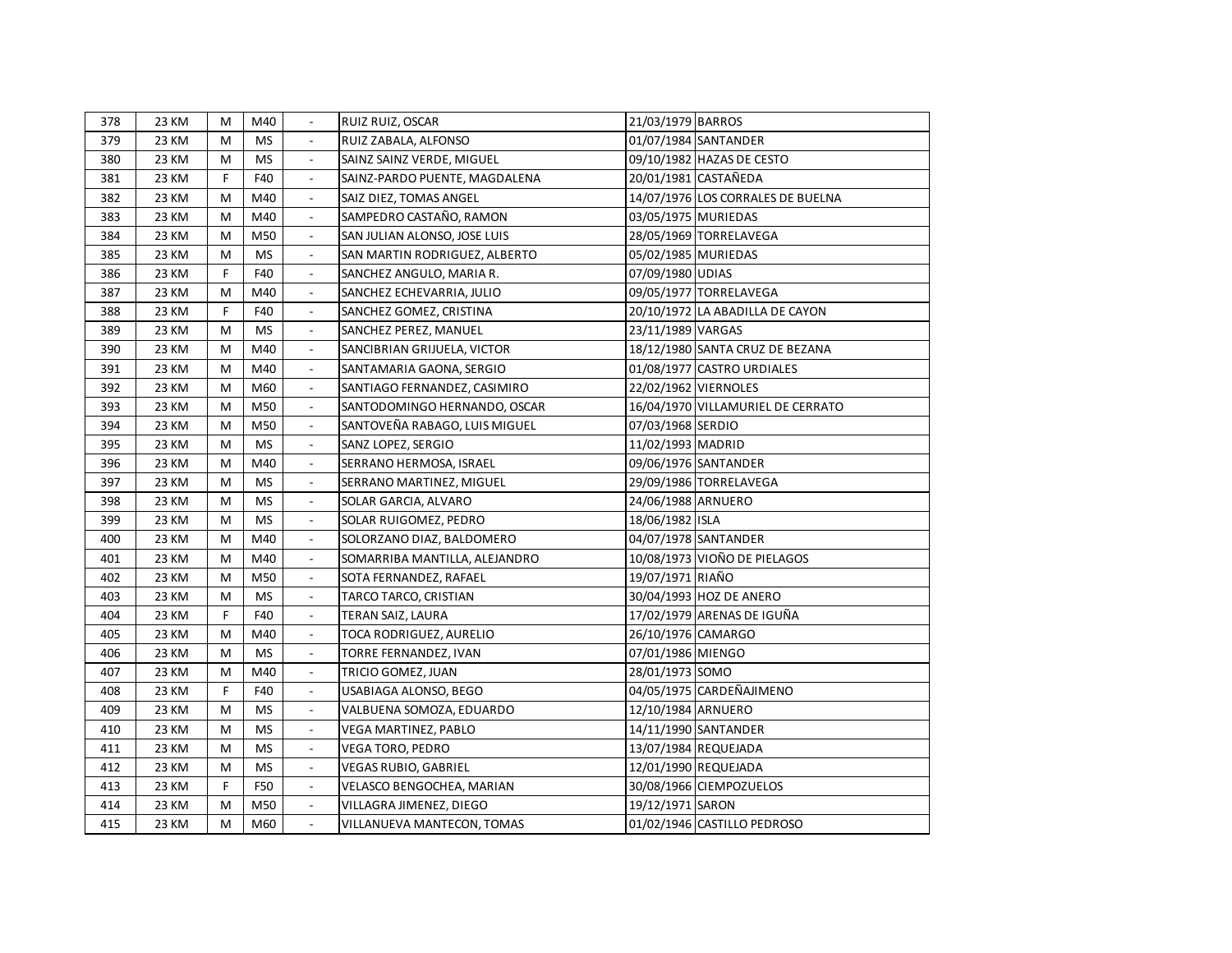| 416          | 23 KM | M | <b>MS</b> | IVILLEGAS MUÑOZ, MIGUEL   |                      | 15/04/1995 PUENTE VIESGO |
|--------------|-------|---|-----------|---------------------------|----------------------|--------------------------|
| $4 -$<br>41. | 23 KM |   | $-$<br>٠  | . ALEXANDRA<br>VILLEMINEY | 03/06/1984 LIERGANES |                          |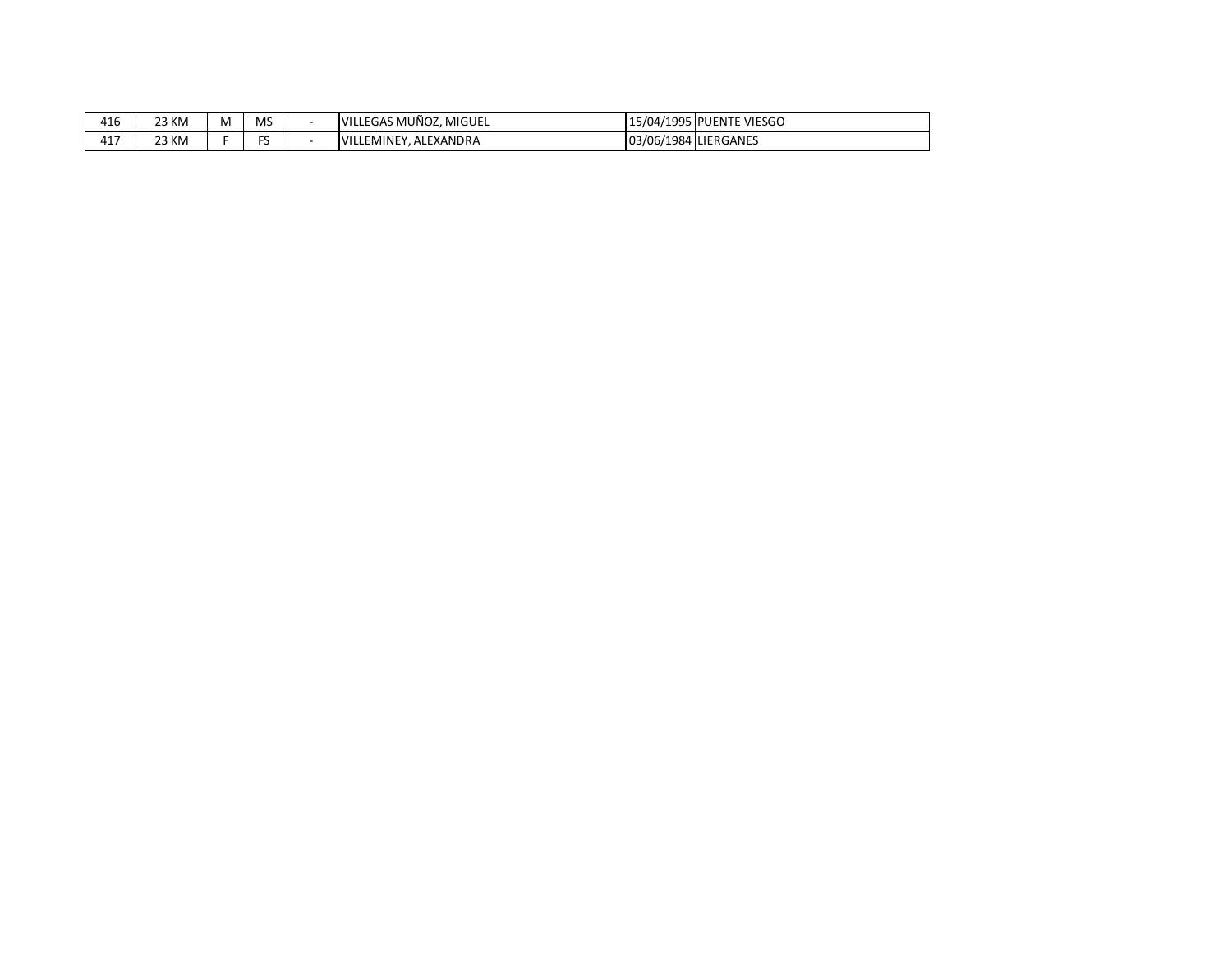| <b>DORSAL</b> | <b>PRUEBA</b> |   |     |                              | SEXO CAT. LICENCIA APELLIDOS Y NOMBRE | <b>FECHA</b>        | <b>CLUB / LOCALIDAD</b>                     |
|---------------|---------------|---|-----|------------------------------|---------------------------------------|---------------------|---------------------------------------------|
| 501           | 8 KM          | F | F.  |                              | AGUDO GARCIA, MARTA                   |                     | 22/02/1978 SIERRAPANDO                      |
| 502           | <b>8 KM</b>   | M | м   |                              | ALLENDE BRIZ, HIGINIO                 | 21/05/1961 PIDO     |                                             |
| 503           | 8 KM          | F | F   |                              | ALLENDE DE COS, LARA                  |                     | 20/07/1994 TORRELAVEGA                      |
| 504           | 8 KM          | F | F   |                              | ALONSO DIEGO, EVA                     | 29/08/1982 VARGAS   |                                             |
| 505           | 8 KM          | F | F   |                              | ALONSO DIEZ, ANA                      |                     | 06/05/1970 SANTANDER                        |
| 506           | 8 KM          | М | M   |                              | ALONSO VELASCO, CARLOS DAVID          | 22/02/1979 MADRID   |                                             |
| 507           | <b>8 KM</b>   | M | M   |                              | ALVARE BENITEZ, AITOR                 | 04/04/1989 LEIOA    |                                             |
| 508           | 8 KM (FCA)    | F | F   | S316                         | AMAS RUIZ, CLAUDIA                    |                     | 11/11/2003 ATLETICO ESPAÑA DE CUETO         |
| 509           | 8 KM          | M | M   | $\frac{1}{2}$                | AMAS TEJA, REINALDO                   |                     | 22/06/1973 SANTANDER                        |
| 510           | <b>8 KM</b>   | M | M   | $\mathbb{L}$                 | ARCE GONZALEZ, JAVIER                 | 21/06/1977 PARBAYON |                                             |
| 511           | 8 KM          | F | F   | $\mathbb{L}$                 | ARROYO PEREZ, MARIA DOLORES           |                     | 08/09/1960 ESPONZUES                        |
| 512           | <b>8 KM</b>   | F | F   | $\overline{\phantom{0}}$     | BARQUIN GUTIERREZ, MARIA ANTONIA      |                     | 10/05/1960 SANTANDER                        |
| 513           | 8 KM          | М | M   | $\overline{\phantom{a}}$     | BARTOLOME SALMON, EDUARDO             |                     | 04/08/1971 SANTANDER                        |
| 514           | 8 KM          | F | F.  | $\overline{\phantom{a}}$     | BEDIA CARRERA, SARA                   | 19/10/2004 PEDREÑA  |                                             |
| 515           | 8 KM (FCA)    | М | M   | S310                         | <b>BUSTAMANTE VELASCO, ALBERTO</b>    |                     | 12/12/1984 CD CASTILLO SPORT 1922           |
| 516           | 8 KM          | F | F   | $\overline{\phantom{a}}$     | <b>BUSTOS PAEZ, SANDRA</b>            | 18/02/1973 MIENGO   |                                             |
| 517           | 8 KM          | M | м   | $\overline{\phantom{a}}$     | CALVA RINCON, LUIS                    |                     | 06/07/1961 TORRELAVEGA                      |
| 518           | <b>8 KM</b>   | M | M   | $\overline{\phantom{a}}$     | CAMARA PEREZ, RAUL                    | 19/12/1983 BURGOS   |                                             |
| 519           | <b>8 KM</b>   | M | M   | $\overline{\phantom{a}}$     | CAMPO ARIAS, LUIS FELIPE              | 26/09/1989 SANTOÑA  |                                             |
| 520           | 8 KM          | M | м   | $\blacksquare$               | CARCEDO HAYA, ALBERTO                 |                     | 25/05/1969 SANTANDER                        |
| 521           | 8 KM          | M | м   | $\qquad \qquad \blacksquare$ | CARPINTERO GOMEZ, PABLO               |                     | 11/12/1997 SANTANDER                        |
| 522           | 8 KM          | M | M   | $\blacksquare$               | CARRAL MAZA, LUIS FRANCISCO           |                     | 02/11/1991 PUENTE VIESGO                    |
| 523           | <b>8 KM</b>   | M | М   |                              | CARRERA GUTIERREZ, ALVARO             | 13/05/1980 OVIEDO   |                                             |
| 524           | 8 KM          | F | F   |                              | CARRERA RUIZ, BEATRIZ                 | 04/04/1975 PEDREÑA  |                                             |
| 525           | 8 KM          | M | M   |                              | CASANUEVA FERNANDEZ, JAVIER           |                     | 05/08/1973 TORRELAVEGA                      |
| 526           | 8 KM          | М | M   |                              | CASAR BUSTAMANTE, VICTOR              | 02/10/1980 ALCEDA   |                                             |
| 527           | 8 KM          | M | M   |                              | CASTRO GARCIA, JESUS MANUEL           | 19/12/1966 PAMANES  |                                             |
| 528           | <b>8 KM</b>   | F | F40 | $\overline{\phantom{a}}$     | CEPERO SERRADA, NATALIA               |                     | 09/04/1982 SANTANDER                        |
| 529           | 8 KM (FCA)    | M | м   | S8965                        | CILLERO SANTAMARIA, SERGIO            | 12/05/1983 PIELAGOS |                                             |
| 530           | <b>8 KM</b>   | F | F   | $\overline{a}$               | COBO CANO, CELESTINA                  |                     | 23/11/1977 CASTILLO PEDROSO                 |
| 531           | 8 KM (FCA)    | М | M   | SR114                        | COBO MARTINEZ, FRANCISCO JOSE         |                     | 17/06/1944 ATLETICO LAREDO - CAMPING LAREDO |
| 532           | 8 KM (FCA)    | M | M   | TCAN21                       | CORONA MIGUEL, JONATAN                |                     | 11/09/1984 KM VERTICAL TORRELAVEGA          |
| 533           | 8 KM          | M | M   | $\blacksquare$               | COTRAU COTRAU, CRISTIAN PAUL          |                     | 13/10/1976 EL ASTILLERO                     |
| 534           | 8 KM          | M | м   |                              | DE LA HOZ FERNANDEZ, JOSE ANTONIO     |                     | 13/07/1966 PUENTE VIESGO                    |
| 535           | 8 KM          | F | F   |                              | DE SADABA DELGADO, CARMEN             | 15/07/1962 ONTANEDA |                                             |
| 536           | 8 KM          | М | M   |                              | DIEGO GUTIERREZ, MIGUEL ANGEL         |                     | 16/01/1977 LLERANA DE SARO                  |
| 537           | 8 KM          | M | M   |                              | DIEZ REVILLA, GUILLERMO               |                     | 06/07/1985 BARCENA DE PIE DE CONCHA         |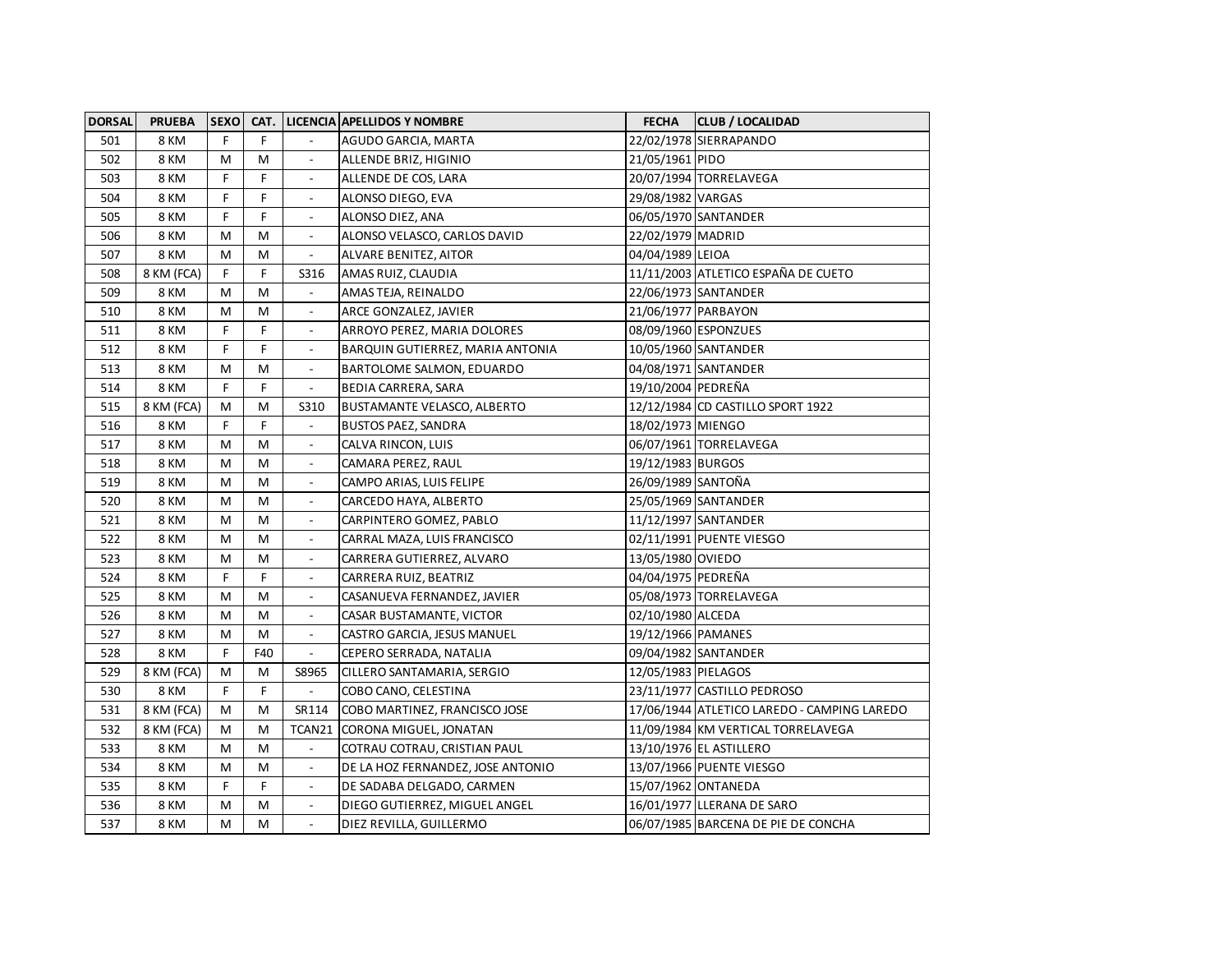| 538 | 8 KM        | F. | F.        |                          | DIEZ VELASCO, ANGELA MARIA              | 13/05/1985 LOGROÑO   |                                        |
|-----|-------------|----|-----------|--------------------------|-----------------------------------------|----------------------|----------------------------------------|
| 539 | 8 KM        | F  | F.        |                          | ESCALERA POLANCO, MERCEDES              |                      | 07/06/1967 ALAR DEL REY                |
| 540 | <b>8 KM</b> | M  | М         | $\blacksquare$           | ESPALLARGAS RUIZ-OGARRIO, IGNACIO       |                      | 13/03/1956 VILLARCAYO                  |
| 541 | <b>8 KM</b> | F  | <b>FS</b> | $\overline{\phantom{a}}$ | ESTRADA SIERRA, THAIS                   | 21/08/1989 ALCEDA    |                                        |
| 542 | <b>8 KM</b> | M  | M         | $\overline{\phantom{a}}$ | FANJUL VELEZ, FELIX                     |                      | 01/01/1981 SIERRAPANDO                 |
| 543 | <b>8 KM</b> | M  | M         | $\mathbb{L}$             | FERNANDEZ ABASCAL, JOSE MANUEL          | 29/11/1971 MOLLEDO   |                                        |
| 544 | <b>8 KM</b> | M  | M         | $\frac{1}{2}$            | FERNANDEZ CALDERON, SERGIO              | 20/12/1988 BOLMIR    |                                        |
| 545 | 8 KM (FCA)  | M  | MS        | SR2532                   | <b>FERNANDEZ GUERRA, VICTOR AURELIO</b> |                      | 02/05/1991 CARCOBA - RIBAMONTAN AL MAR |
| 546 | 8 KM (FCA)  | М  | M         | <b>S20</b>               | FERNANDEZ MARTINEZ, SAUL                |                      | 17/08/2003 ATLETISMO TORRELAVEGA       |
| 547 | 8 KM        | F  | F         |                          | FERNANDEZ MORENO, MONICA                | 28/05/1976 REINOSA   |                                        |
| 548 | <b>8 KM</b> | F  | F         |                          | FERNANDEZ ORDOÑEZ, MARIA ADELA          |                      | 14/09/1967 PUENTE VIESGO               |
| 549 | <b>8 KM</b> | M  | M         |                          | FERNANDEZ PEREZ, JOSE LUIS              |                      | 15/11/1979 LIAÑO DE VILLAESCUSA        |
| 550 | 8 KM        | F  | F.        | $\overline{\phantom{a}}$ | FERNANDEZ SAIZ, MARIA                   | 13/12/2000 MOLLEDO   |                                        |
| 551 | 8 KM        | M  | M         | $\overline{\phantom{a}}$ | FERNANDEZ TORRE, SERGIO                 |                      | 26/09/1984 SANTANDER                   |
| 552 | 8 KM        | F  | F         | $\frac{1}{2}$            | FERNANDEZ VALLEJO, LUCIA                | 07/06/1987 SOTO IRUZ |                                        |
| 553 | 8 KM        | F  | F         | $\frac{1}{2}$            | FERREIRA SILVA, MEL                     | 26/01/1983 RENEDO    |                                        |
| 554 | 8 KM        | M  | М         | $\overline{\phantom{a}}$ | FUENTE PINEDA, BENJAMIN                 | 22/04/1978 SANTOÑA   |                                        |
| 555 | 8 KM        | F  | F         | $\overline{\phantom{a}}$ | FUENTES ORTIZ, CECILIA                  |                      | 12/09/1963 SANTIURDE DE TORANZO        |
| 556 | 8 KM        | F  | F         | $\overline{\phantom{a}}$ | <b>GARCIA CARRAL, ANDREA</b>            |                      | 13/06/2002 PUENTE VIESGO               |
| 557 | 8 KM        | F  | F         | $\overline{\phantom{a}}$ | <b>GARCIA GALLO, ARANTXA</b>            |                      | 23/08/1978 EL ASTILLERO                |
| 558 | <b>8 KM</b> | F  | F         | $\overline{\phantom{a}}$ | GARCIA GONZALEZ, ANGELA                 |                      | 30/05/1986 REQUEJADA                   |
| 559 | <b>8 KM</b> | F  | F         | $\overline{\phantom{a}}$ | GARCIA VELASCO, MARIAN                  | 24/03/1978 QUEVEDA   |                                        |
| 560 | <b>8 KM</b> | M  | М         | $\overline{\phantom{a}}$ | GOMEZ MARTINEZ, ROBERTO                 |                      | 09/06/1980 PARBAYON                    |
| 561 | <b>8 KM</b> | F  | F         | $\overline{\phantom{a}}$ | <b>GOMEZ PEREZ, ESTELA</b>              |                      | 09/08/1987 SANTANDER                   |
| 562 | 8 KM (FCA)  | F  | F         | SR199                    | GONZALEZ ARISTIN, MARIA DEL ROCIO       |                      | 16/04/1978 PEÑA DE FONDO CANTABRIA     |
| 563 | 8 KM        | F  | F.        | $\blacksquare$           | GONZALEZ GOMEZ, PATRICIA                |                      | 28/12/1985 TORRELAVEGA                 |
| 564 | 8 KM        | M  | M         | $\blacksquare$           | GONZALEZ LORENZO, FERNANDO              |                      | 05/12/1975 SANTANDER                   |
| 565 | 8 KM        | F  | F         |                          | GUTIERREZ COBO, MARIA BELEN             |                      | 07/08/1987 SANTIURDE DE TORANZO        |
| 566 | 8 KM        | F  | F.        | $\overline{\phantom{a}}$ | GUTIERREZ DE LA HOZ, ANA ROSA           | 30/10/1971 SOLARES   |                                        |
| 567 | 8 KM        | F  | F         |                          | GUTIERREZ DE LA HOZ, MARIA ANGELES      | 11/06/1970 CECEÑAS   |                                        |
| 568 | 8 KM        | F  | F         | $\overline{\phantom{a}}$ | GUTIERREZ DE LA HOZ, OLGA               | 29/05/1968 PAMANES   |                                        |
| 569 | 8 KM        | M  | M         |                          | GUTIERREZ DIEZ, DAVID                   |                      | 11/04/1978 LA ENCINA DE CAYON          |
| 570 | 8 KM        | M  | М         |                          | HERNANDEZ MARTIN, ADOLFO                | 31/12/1980 MALIAÑO   |                                        |
| 571 | <b>8 KM</b> | F  | F         | $\overline{\phantom{a}}$ | HERNANDEZ PLAZA, LAURA                  |                      | 26/07/1994 RENEDO DE PIELAGOS          |
| 572 | <b>8 KM</b> | F  | F         |                          | HERRERO BARQUIN, DESIRE                 |                      | 15/09/1980 PENILLA DE TORANZO          |
| 573 | <b>8 KM</b> | F  | F         |                          | HERRERO BARQUIN, LARA                   |                      | 05/06/1987 PENILLA DE TORANZO          |
| 574 | 8 KM        | M  | М         | $\overline{\phantom{a}}$ | HERRERO FERNANDEZ, JOSE ANTONIO         | 04/04/1977 VARGAS    |                                        |
| 575 | 8 KM        | M  | M         | $\overline{\phantom{a}}$ | LANDERA MONTERO, FRANCISCO JAVIER       | 13/05/1979 SANTOÑA   |                                        |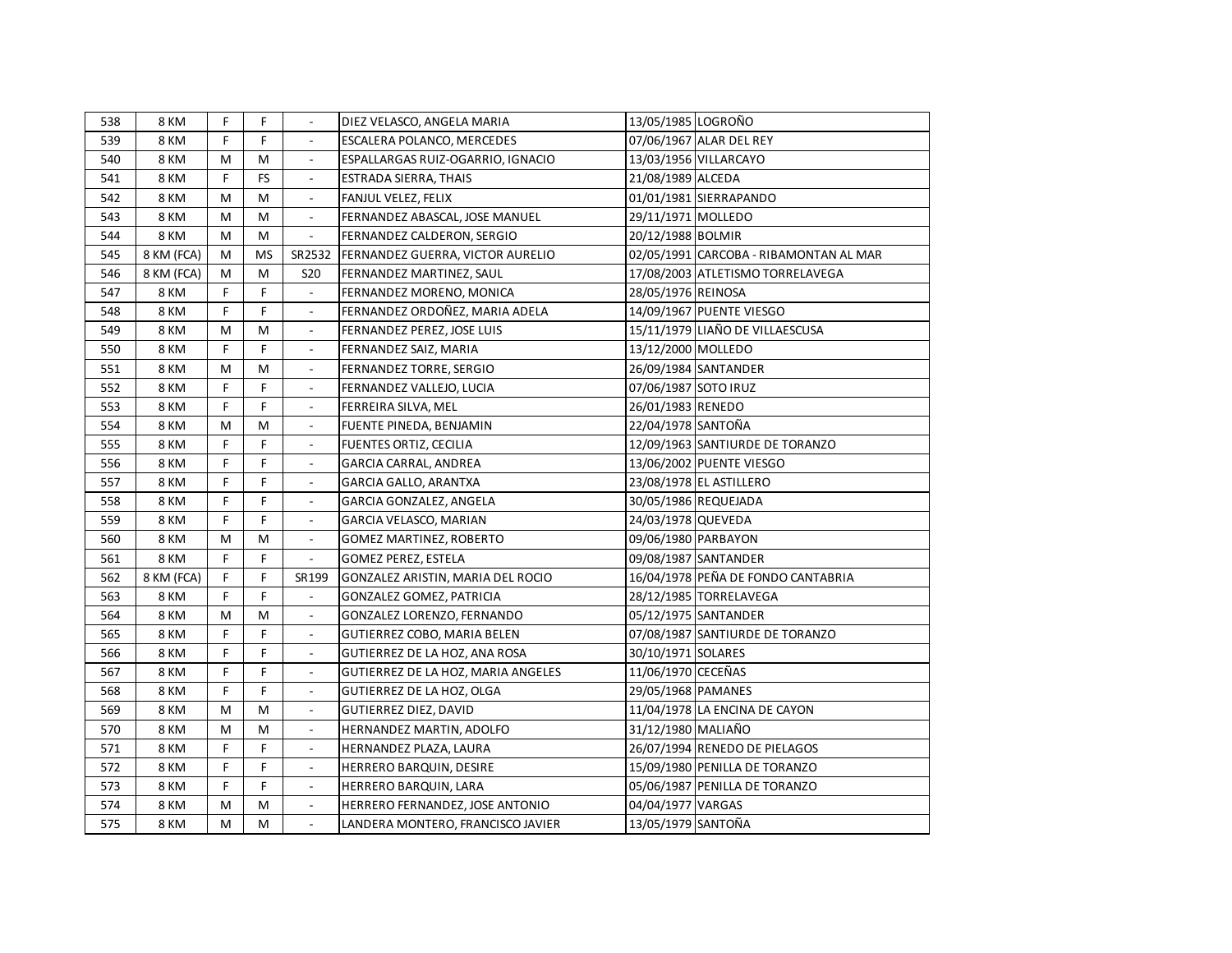| 576 | 8 KM        | F | F.  |                          | LASA CRUZ, MARIA CARMEN             |                    | 25/03/1966 SANTANDER                   |
|-----|-------------|---|-----|--------------------------|-------------------------------------|--------------------|----------------------------------------|
| 577 | <b>8 KM</b> | M | м   |                          | LERONES PEREZ, IVAN                 |                    | 07/09/1981 AGUILAR DE CAMPOO           |
| 578 | <b>8 KM</b> | F | F.  |                          | LOPEZ PEREZ, ESTHER                 | 31/07/1980 SANTOÑA |                                        |
| 579 | <b>8 KM</b> | М | M   | $\overline{\phantom{a}}$ | LOPEZ VILLALOBOS, JUAN CARLOS       |                    | 05/04/1959 ALAR DEL REY                |
| 580 | 8 KM        | F | F.  | $\blacksquare$           | MARCOS RUIZ, ELSA                   |                    | 18/03/1985 TORRELAVEGA                 |
| 581 | <b>8 KM</b> | F | F.  |                          | MARCOS SADABA, NIEVES               |                    | 01/05/1991 ONTANEDA                    |
| 582 | <b>8 KM</b> | M | M   | $\blacksquare$           | MARTIN CALZADA, SERGIO              |                    | 05/09/1980 RETORTILLO                  |
| 583 | 8 KM        | F | F   | $\overline{\phantom{a}}$ | MARTIN GOMEZ, ELENA                 | 23/02/1980 VARGAS  |                                        |
| 584 | <b>8 KM</b> | F | F   | $\blacksquare$           | MARTIN GOMEZ, LAURA                 | 24/03/1982 VARGAS  |                                        |
| 585 | 8 KM (FCA)  | М | M   | SR462                    | MARTIN MARTINEZ, FRANCISCO JAVIER   |                    | 10/08/1973 CARBONERO CASTRO            |
| 586 | <b>8 KM</b> | M | M   | $\mathbb{L}$             | MARTINEZ CRESPO, AMANDO             | 01/01/1960 VARGAS  |                                        |
| 587 | <b>8 KM</b> | F | F.  | $\overline{\phantom{a}}$ | MARTINEZ MURIEDAS, MARTA            |                    | 23/09/1962 SANTANDER                   |
| 588 | <b>8 KM</b> | М | M   | $\overline{\phantom{a}}$ | MATA DIEZ, MARIO                    |                    | 13/11/1989 MATAPORQUERA                |
| 589 | <b>8 KM</b> | M | M   | $\overline{\phantom{a}}$ | NUÑEZ SAINZ, DAVID                  |                    | 05/07/1991 SANTIURDE DE TORANZO        |
| 590 | 8 KM (FCA)  | M | M   | SR407                    | NUÑO DURAN, ALEX                    |                    | 24/07/2004 CARBONERO CASTRO            |
| 591 | 8 KM (FCA)  | М | M   | SR322                    | ONTALVILLA SATURIO, ANGEL           |                    | 13/04/1985 INDEPENDIENTE               |
| 592 | <b>8 KM</b> | F | F   | $\overline{\phantom{a}}$ | ORTEGA SAÑUDO, EVA                  | 06/04/1979 VARGAS  |                                        |
| 593 | <b>8 KM</b> | M | M   | $\overline{\phantom{a}}$ | ORTIZ JIMENEZ, RUBEN                |                    | 10/11/1990 ONTANEDA                    |
| 594 | <b>8 KM</b> | F | F.  | $\overline{\phantom{a}}$ | OTERINO FAUNDEZ, LORENA             | 07/06/1979 VARGAS  |                                        |
| 595 | <b>8 KM</b> | M | M   | $\overline{\phantom{a}}$ | PANDO ESCUDERO, EDUARDO             |                    | 11/02/1982 TORRELAVEGA                 |
| 596 | <b>8 KM</b> | F | F   | $\overline{\phantom{a}}$ | PASTOR GONZALEZ, BELEN              |                    | 18/08/1997 TORRELODONES                |
| 597 | <b>8 KM</b> | F | F.  | $\overline{\phantom{a}}$ | PATINO OSORNO, ADRIANA              | 06/05/1984 VARGAS  |                                        |
| 598 | <b>8 KM</b> | M | M   | $\blacksquare$           | PEDRON CUETARA, DANIEL              | 27/10/1986 LLANES  |                                        |
| 599 | <b>8 KM</b> | M | M   | $\blacksquare$           | PELAYO PELAYO, BENJAMIN             | 12/05/1980 VARGAS  |                                        |
| 600 | <b>8 KM</b> | F | F   | $\blacksquare$           | PELAYO PELAYO, LAURA                |                    | 25/02/1982 CORVERA DE TORANZO          |
| 601 | 8 KM        | F | F.  | $\blacksquare$           | PELAYO RUIZ, VANESA                 |                    | 21/04/1981 LAS PRESILLAS               |
| 602 | 8 KM        | М | M   | $\blacksquare$           | PELLON GUTIERREZ, DANIEL            |                    | 27/07/1983 SAN MARTIN DE TORANZO       |
| 603 | 8 KM        | F | F.  | $\blacksquare$           | PEREZ DIAZ, CRISTINA                |                    | 07/05/1987 SAN MARTIN DE TORANZO       |
| 604 | 8 KM        | М | м   | $\overline{\phantom{a}}$ | PEREZ GARMENDIA, ANGEL              |                    | 26/12/1986 CASTRO URDIALES             |
| 605 | 8 KM        | М | M   |                          | PEREZ LLAMAS, JOSE MANUEL           |                    | 22/01/1978 MORTERA DE PIELAGOS         |
| 606 | 8 KM        | M | M   | $\overline{\phantom{a}}$ | PEREZ RAMIREZ PEREZ RAMIREZ, MANUEL |                    | 19/01/1990 SANTANDER                   |
| 607 | 8 KM        | F | F40 | $\overline{\phantom{a}}$ | PEREZ SIERRA, MONTSERRAT            |                    | 25/07/1978 RENEDO DE PIELAGOS          |
| 608 | 8 KM        | F | F.  | $\overline{\phantom{a}}$ | POSADA GUERRA, ZARAY                |                    | 29/04/1995 VILLABAÑEZ                  |
| 609 | 8 KM        | F | F.  | $\overline{\phantom{a}}$ | PRADOS ORVIZ, MARIA                 |                    | 26/10/1993 ONTANEDA                    |
| 610 | 8 KM        | F | F.  | $\blacksquare$           | PUENTE MARQUEZ, LAURA               |                    | 13/07/1987 SANTA MARIA DE CAYON        |
| 611 | 8 KM (FCA)  | М | M   | SR153                    | QUEVEDO MORENO, JUAN MANUEL         |                    | 30/09/1985 CARCOBA - RIBAMONTAN AL MAR |
| 612 | 8 KM        | F | F.  | $\blacksquare$           | REVUELTA AJA, ELIA                  |                    | 30/01/1993 SAN FELICES DE BUELNA       |
| 613 | 8 KM        | M | M   | $\overline{\phantom{a}}$ | REY ILLERA, FERNANDO                |                    | 23/09/1979 SANTANDER                   |